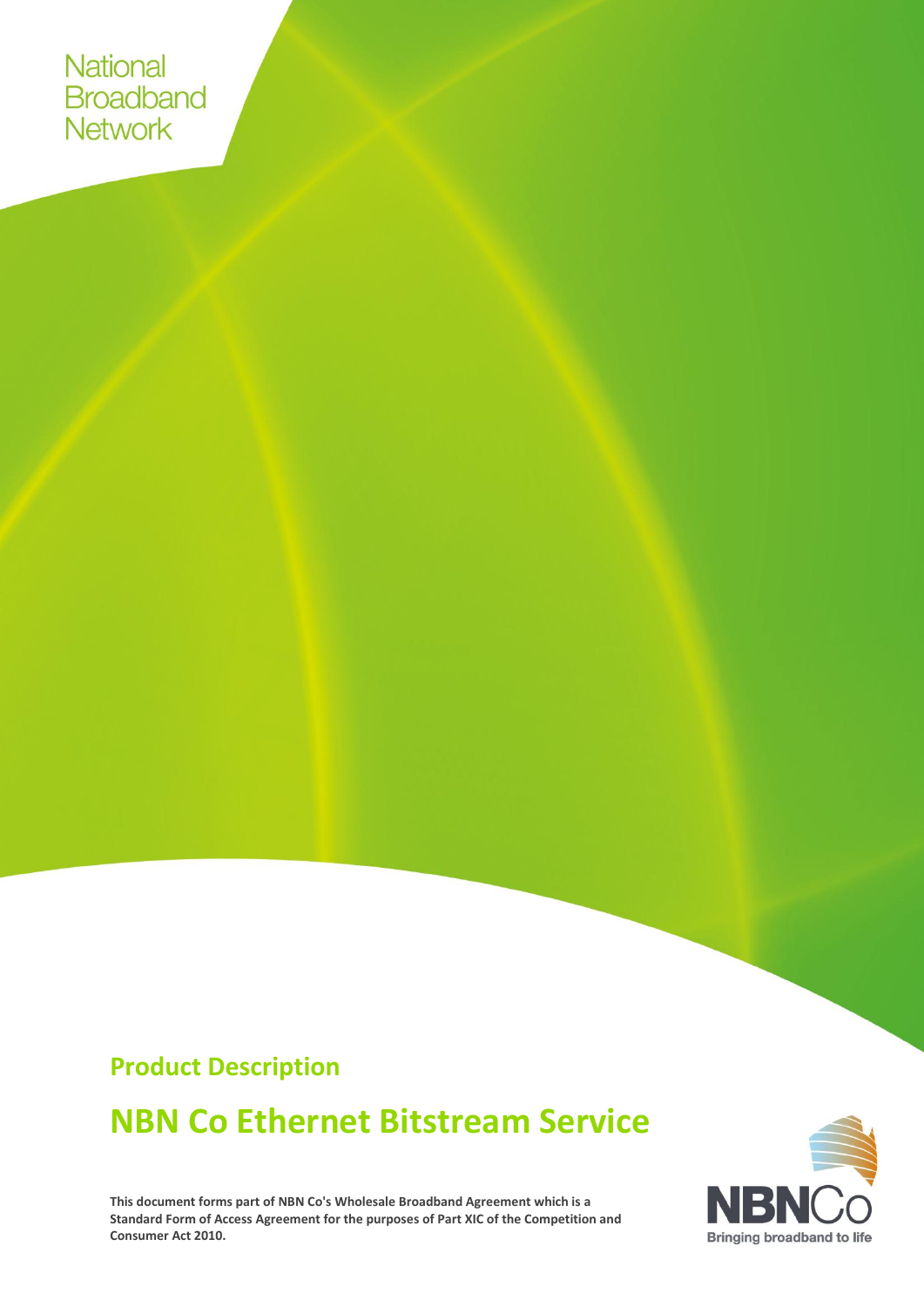#### NBN Co Limited

#### **Product Description - NBN Co Ethernet Bitstream Service**

Version 2.3

| <b>Version</b> | <b>Description</b>                                                                 | <b>Effective Date</b> |
|----------------|------------------------------------------------------------------------------------|-----------------------|
| 2.0            | Issued on 9 December 2013                                                          | <b>Execution Date</b> |
| 2.1            | Medium Business Phase 1(b) notified on 13 March 2014                               | 30 April 2014         |
| 2.2            | Higher traffic class 1 & 4 CVC speed tiers notified on 29 August 2014              | 15 October 2014       |
| 2.3            | NEBS supplied by means of the NBN Co FTTB Network published on 19<br>December 2014 | <b>Execution Date</b> |

#### **Copyright**

This document is subject to copyright and must not be used except as permitted below or under the Copyright Act 1968 (Cth). You must not reproduce or publish this document in whole or in part for commercial gain without the prior written consent of NBN Co. You may reproduce and publish this document in whole or in part for educational or non-commercial purposes as approved by NBN Co in writing.

Copyright © 2014 NBN Co Limited. All rights reserved. Not for general distribution.

#### **Disclaimer**

This document is provided for information purposes only. The recipient must not use this document other than with the consent of NBN Co and must make their own inquiries as to the currency, accuracy and completeness of this document and the information contained in it. The contents of this document should not be relied upon as representing NBN Co's final position on the subject matter of this document, except where stated otherwise. Any requirements of NBN Co or views expressed by NBN Co in this document may change as a consequence of NBN Co finalising formal technical specifications, or legislative and regulatory developments.

#### **Environment**

NBN Co asks that you consider the environment before printing this document.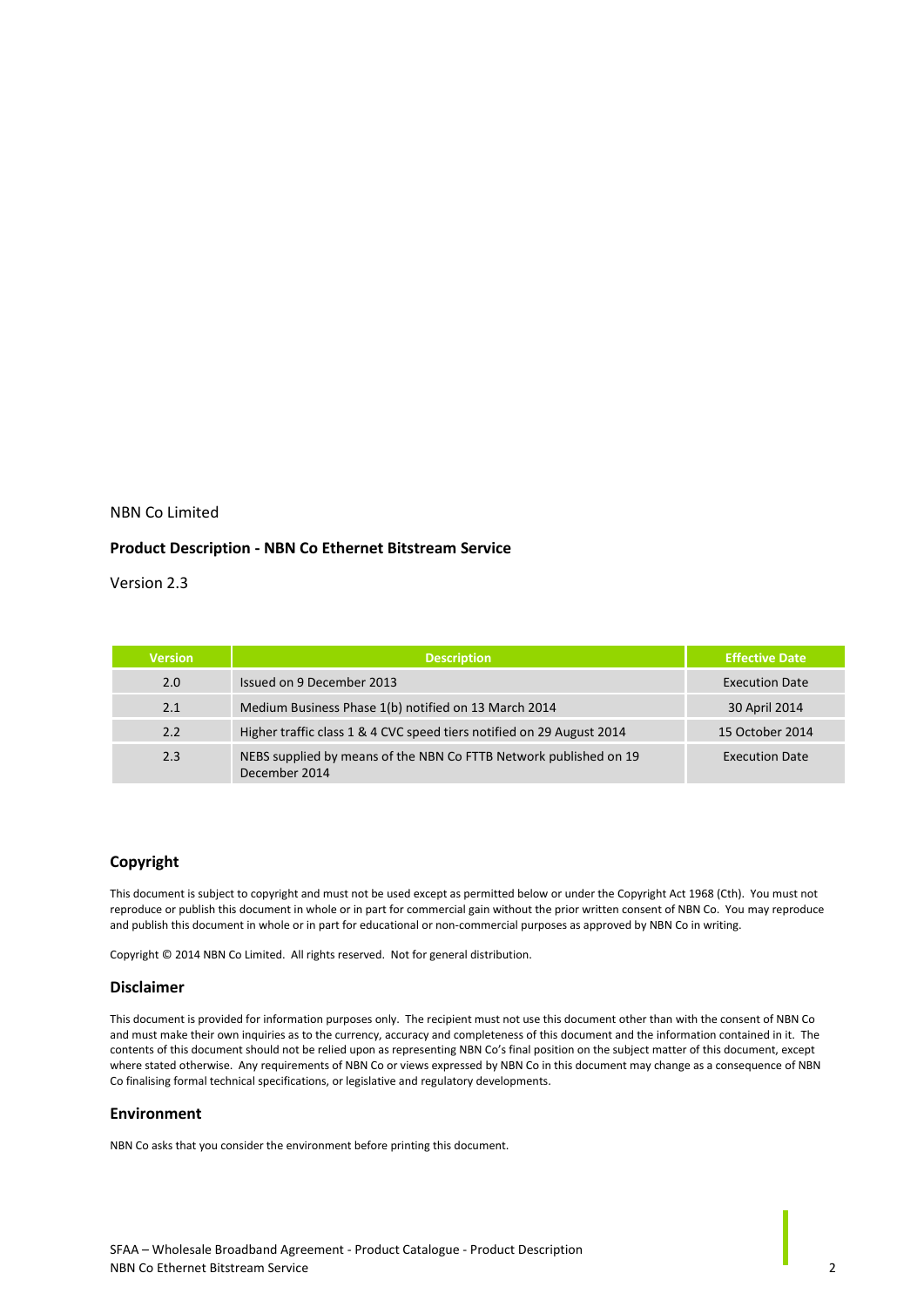## **Introduction**

This document describes the NBN Co Ethernet Bitstream Service (NEBS) which NBN Co supplies to its customers. The NEBS:

- is an Ethernet-based Layer 2 virtual connection that carries traffic between a UNI used to serve a Premises and a POI;
- is supplied by means of the NBN Co Fibre Network, the NBN Co FTTB Network or the NBN Co Wireless Network;
- enables Customer or its Downstream Customers to supply a Carriage Service or Content Service to a Premises; and
- comprises 4 Product Components and a number of optional Product Features which customers may elect to order depending on which NBN Co Network the NEBS is supplied over:

| <b>Type</b>                             | <b>Product Component / Product Feature</b>                                                                                                        | <b>NBN Co Network</b>       |
|-----------------------------------------|---------------------------------------------------------------------------------------------------------------------------------------------------|-----------------------------|
| <b>Product Components</b><br>(required) | NNI; CVC; AVC; UNI                                                                                                                                | Fibre, FTTB and<br>Wireless |
| <b>Product Features</b><br>(optional)   | Multicast (Multicast Domain, Multicast AVC); Enhanced Fault<br>Rectification Service; UNI-V and AVC TC-1 bundle; Battery<br><b>Backup Service</b> | Fibre                       |

The AVC and UNI Product Components are supplied as a bundle. NBN Co supplies the AVC to Customer on condition that Customer also acquires a UNI in conjunction with that AVC.

Further details of the Product Components and Product Features of the NEBS are described in:

- [Part A](#page-4-0) and [Part B](#page-13-0) of this Product Description;
- the Product Technical Specification for the NBN Co Ethernet Bitstream Service for the NEBS supplied by means of the NBN Co Fibre Network and the NBN Co Wireless Network; and
- the Product Technical Specification for the NBN Co Ethernet Bitstream Service FTTB for the NEBS supplied by means of the NBN Co FTTB Network.

The Charges payable for the NEBS are set out in the Price List.

## **NEBS Product Description Roadmap**

A roadmap describing the structure of this Product Description follows for the assistance of Customer.

### **[Part A: Core components](#page-4-0)**

[Part A](#page-4-0) describes the four core Product Components of the NEBS which Customer must order.

| <b>Part A: Core components</b> |                                    |  |
|--------------------------------|------------------------------------|--|
|                                | Network-Network Interface (NNI)    |  |
|                                | Connectivity Virtual Circuit (CVC) |  |
|                                | Access Virtual Circuit (AVC)       |  |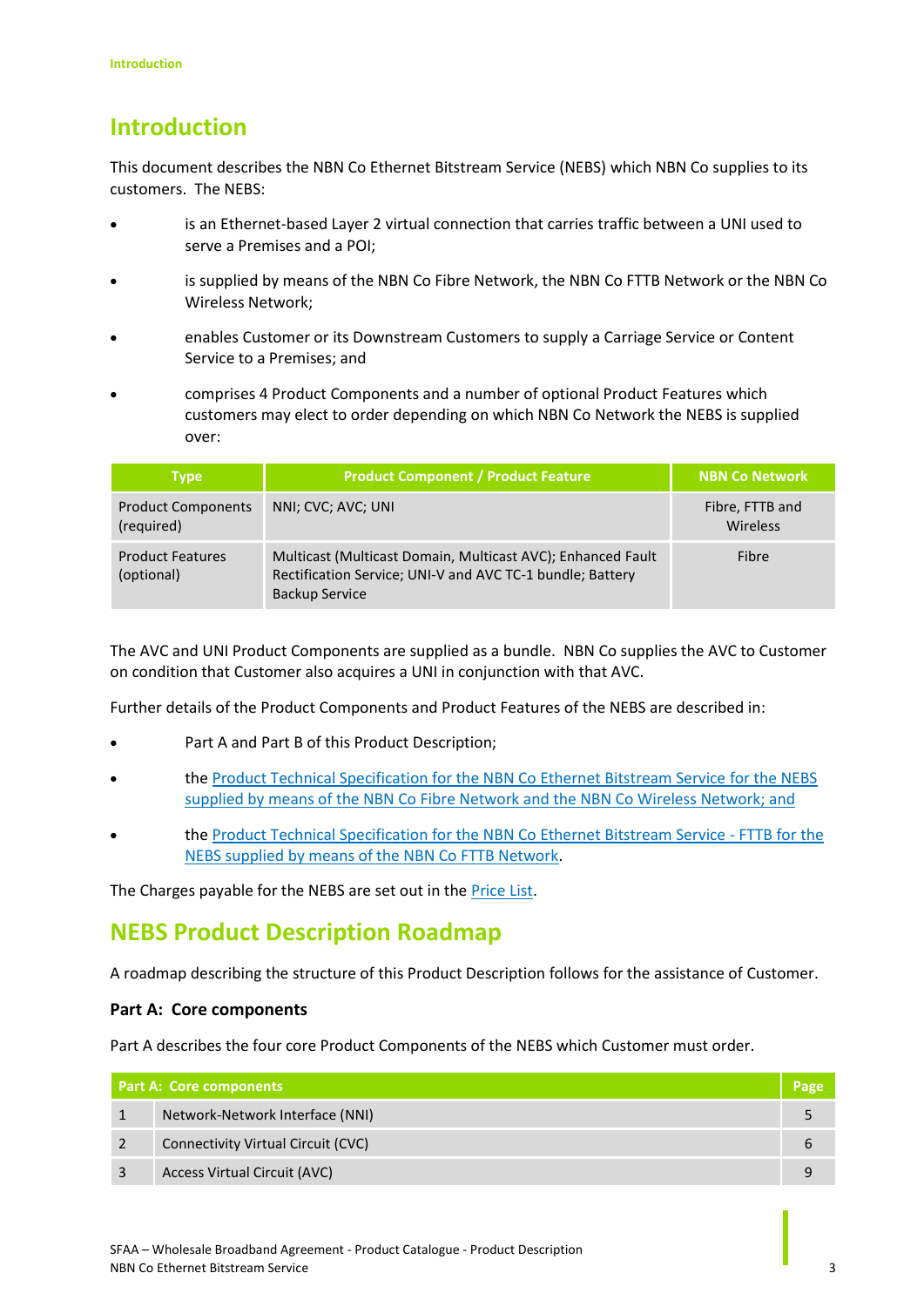|  | User Network Interface (UNI) |  |
|--|------------------------------|--|
|--|------------------------------|--|

### **[Part B: Optional components and features](#page-13-0)**

[Part B](#page-13-0) describes the optional Product Features of the NEBS which Customer may elect to order.

| <b>Part B: Optional components and features</b> |                                             | Page |
|-------------------------------------------------|---------------------------------------------|------|
|                                                 | <b>Multicast</b>                            | 14   |
| 6                                               | <b>Enhanced Fault Rectification Service</b> | 16   |
|                                                 | UNI-V and AVC TC-1 bundle                   | 17   |
| 8                                               | <b>Battery Backup Service</b>               | 17   |

### **[Part C: General conditions of supply](#page-18-0)**

[Part C](#page-18-0) sets out general conditions which apply to the supply of the NEBS to Customer.

| <b>Part C: General conditions of supply</b> |                                                 | Page |
|---------------------------------------------|-------------------------------------------------|------|
| 9                                           | CSG and Priority Assistance                     | 19   |
| 10                                          | General obligations                             | 20   |
| 11                                          | NBN Co Network architecture and NEBS boundaries | 21   |
| 12                                          | Speeds and availability                         | フフ   |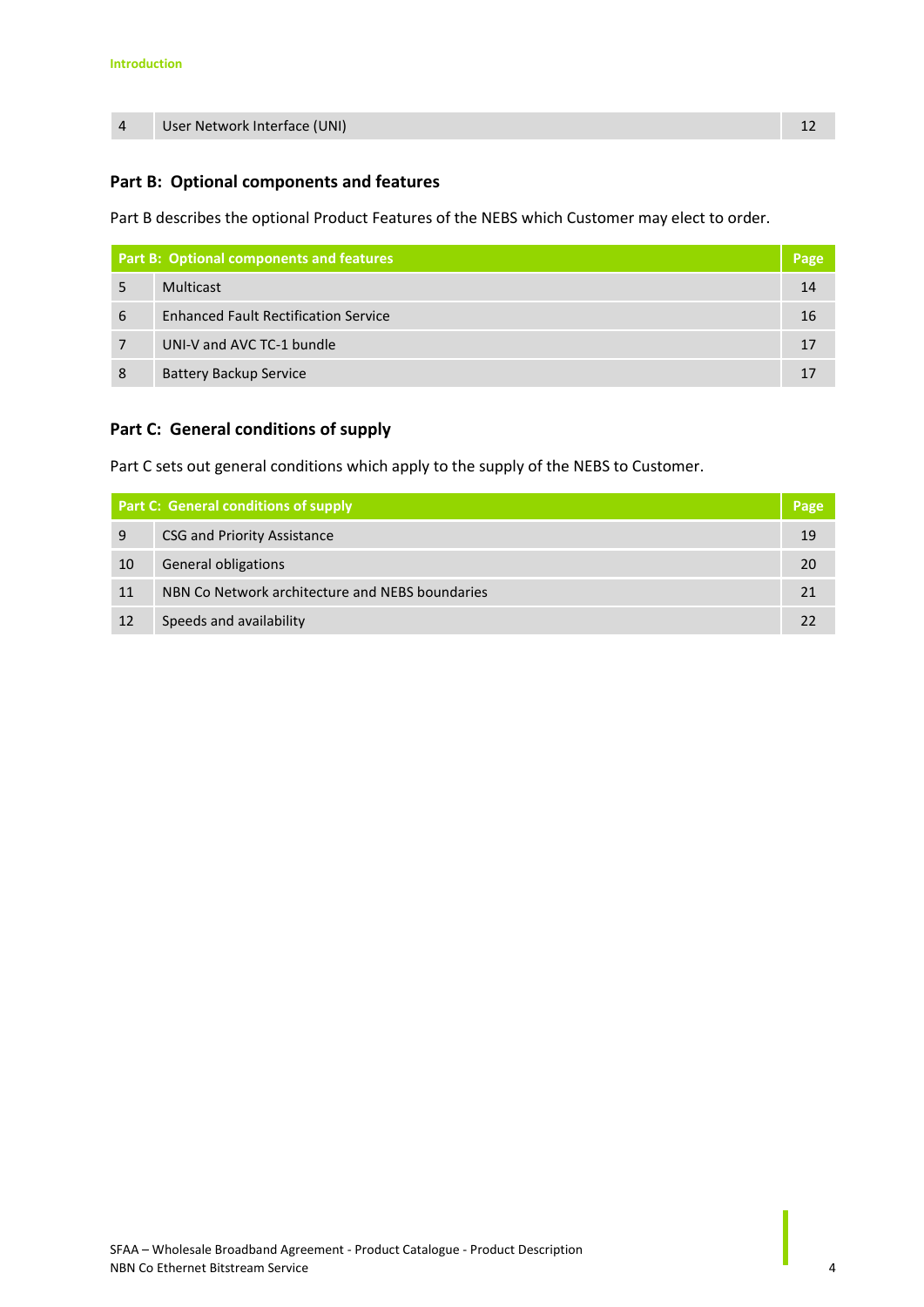## <span id="page-4-0"></span>**Part A: Core components**

### <span id="page-4-1"></span>**1 Network-Network Interface (NNI)**

*This section* [1](#page-4-1) *describes the NNI. Customer must order an NNI for each CSA where NBN Co supplies the NEBS to Customer. Customer connects its network to the NBN Co Network at the POI where the NNI is located.*

### **1.1 NNI description**

- (a) A **Network-Network Interface** or **NNI** is the interface at a POI where Customer traffic is handed over to the NBN Co Network.
- (b) The NNI is the point of handover for all CVCs associated with that NNI.
- (c) The **NNI Bearer** is the physical interface between the Customer switch and the NBN Co Network.
- (d) An NNI Bearer must be configured as a member of an **NNI Group** which is a logical interface comprising one or more NNI Bearers supplied by NBN Co to Customer.

### **1.2 NNI Bearer**

The physical interface options for the NNI Bearer are:

| <b>NNI Bearer profile</b> | <b>NBN Co Network</b>    |
|---------------------------|--------------------------|
| 1000BaseLX                | Fibre, FTTB and Wireless |
| 10GBaseLR                 | Fibre, FTTB and Wireless |
| 1000BaseEX                | Fibre, FTTB and Wireless |
| 10GBaseER                 | Fibre, FTTB and Wireless |

### **1.3 NNI Group**

- (a) An NNI Bearer can only be configured as a member of an NNI Group if its interface rate is the same as the interface rate of the NNI Group.
- (b) Each NNI Bearer must be configured with a logical single or diverse chassis redundancy mode, together forming an NNI Group.
- (c) Single chassis is the only redundancy mode available for an NNI Group comprised of a single NNI Bearer.
- (d) If Customer selects single chassis as the redundancy mode for an NNI Group:
	- (i) each NNI Bearer in that NNI Group will be connected to the same chassis; and
	- (ii) the NNI will operate as a single, unprotected interface.
- (e) Each NNI Bearer in an NNI Group where Customer selects diverse chassis as the redundancy mode will be connected across a pair of chassis.
- (f) Once an NNI Group is activated, the redundancy mode of that NNI Group cannot be reconfigured.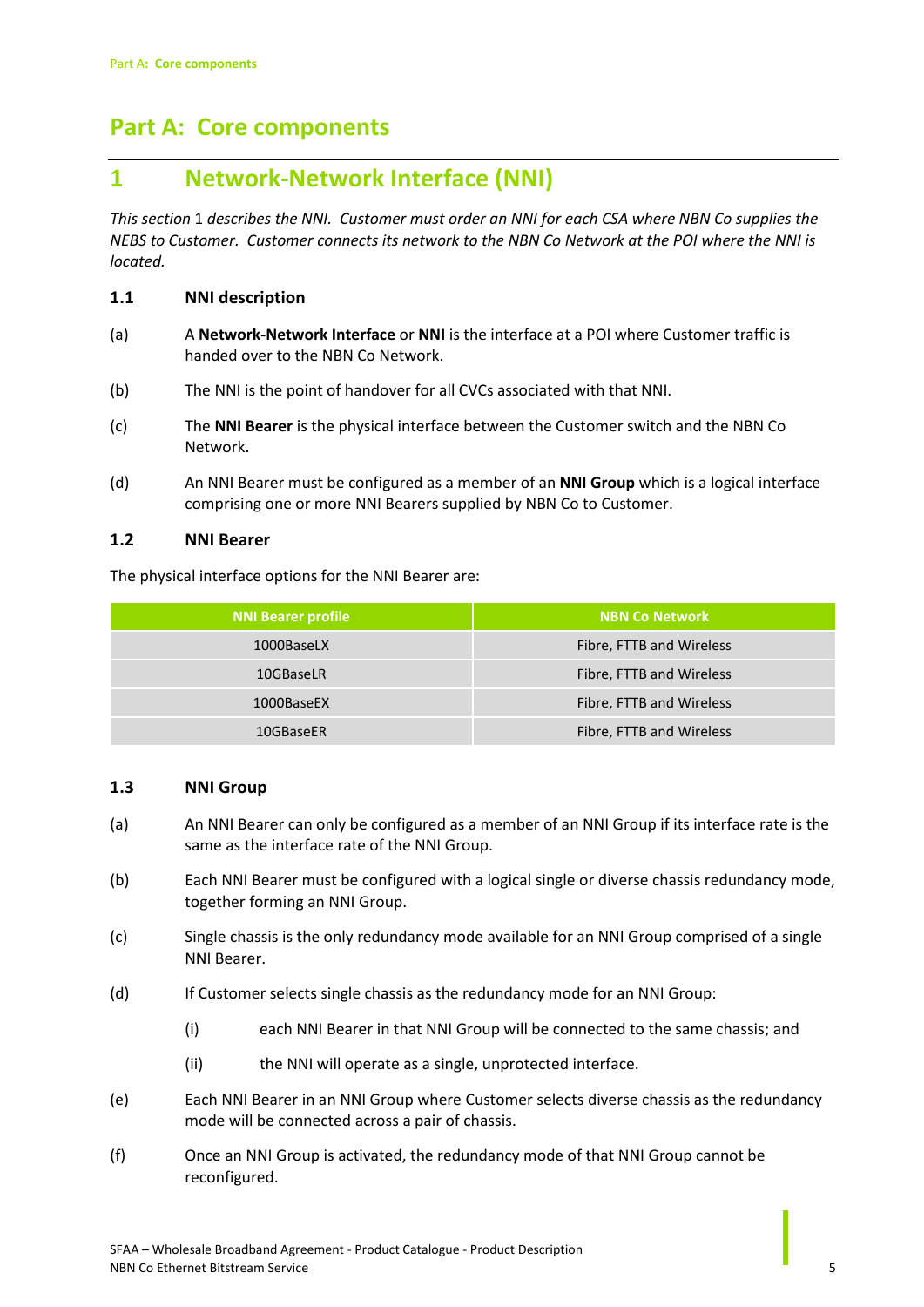## <span id="page-5-0"></span>**2 Connectivity Virtual Circuit (CVC)**

*This sectio[n 2](#page-5-0) describes the CVC. Customer must order a CVC for each CSA where NBN Co supplies the NEBS to Customer. The size of the CVC that Customer requires is at the discretion of Customer.*

### **2.1 CVC description**

- (a) A **Connectivity Virtual Circuit** or **CVC** is Ethernet-based Layer 2 virtual capacity on the NBN Co Network used to carry Customer traffic between multiple AVCs in a CSA on an aggregated basis and the NNI at the POI serving that CSA.
- (b) NBN Co will make the CVC available in traffic class 1 (**CVC TC-1**), traffic class 2 (**CVC TC-2**) and traffic class 4 (**CVC TC-4**).
- (c) Customer may order a CVC TC-4 or a CVC TC-1 or a CVC TC-2, or any combination of the three, in any of the bandwidth profiles set out in sections [2.2,](#page-5-1) [2.3](#page-7-0) and 2.4.

### <span id="page-5-1"></span>**2.2 CVC TC-4**

The CVC TC-4 bandwidth profiles are:

| <b>CVC TC-4 symmetrical Mbps (CIR)</b> | <b>NBN Co Network</b>    |
|----------------------------------------|--------------------------|
| $\pmb{0}$                              | Fibre, FTTB and Wireless |
| 100                                    | Fibre, FTTB and Wireless |
| 150                                    | Fibre, FTTB and Wireless |
| 200                                    | Fibre, FTTB and Wireless |
| 250                                    | Fibre, FTTB and Wireless |
| 300                                    | Fibre, FTTB and Wireless |
| 400                                    | Fibre, FTTB and Wireless |
| 500                                    | Fibre, FTTB and Wireless |
| 600                                    | Fibre, FTTB and Wireless |
| 700                                    | Fibre, FTTB and Wireless |
| 800                                    | Fibre, FTTB and Wireless |
| 900                                    | Fibre, FTTB and Wireless |
| 1000                                   | Fibre, FTTB and Wireless |
| 1100                                   | Fibre, FTTB and Wireless |
| 1200                                   | Fibre, FTTB and Wireless |
| 1300                                   | Fibre, FTTB and Wireless |
| 1400                                   | Fibre, FTTB and Wireless |
| 1500                                   | Fibre, FTTB and Wireless |
| 1600                                   | Fibre, FTTB and Wireless |
| 1700                                   | Fibre, FTTB and Wireless |
| 1800                                   | Fibre, FTTB and Wireless |
| 1900                                   | Fibre, FTTB and Wireless |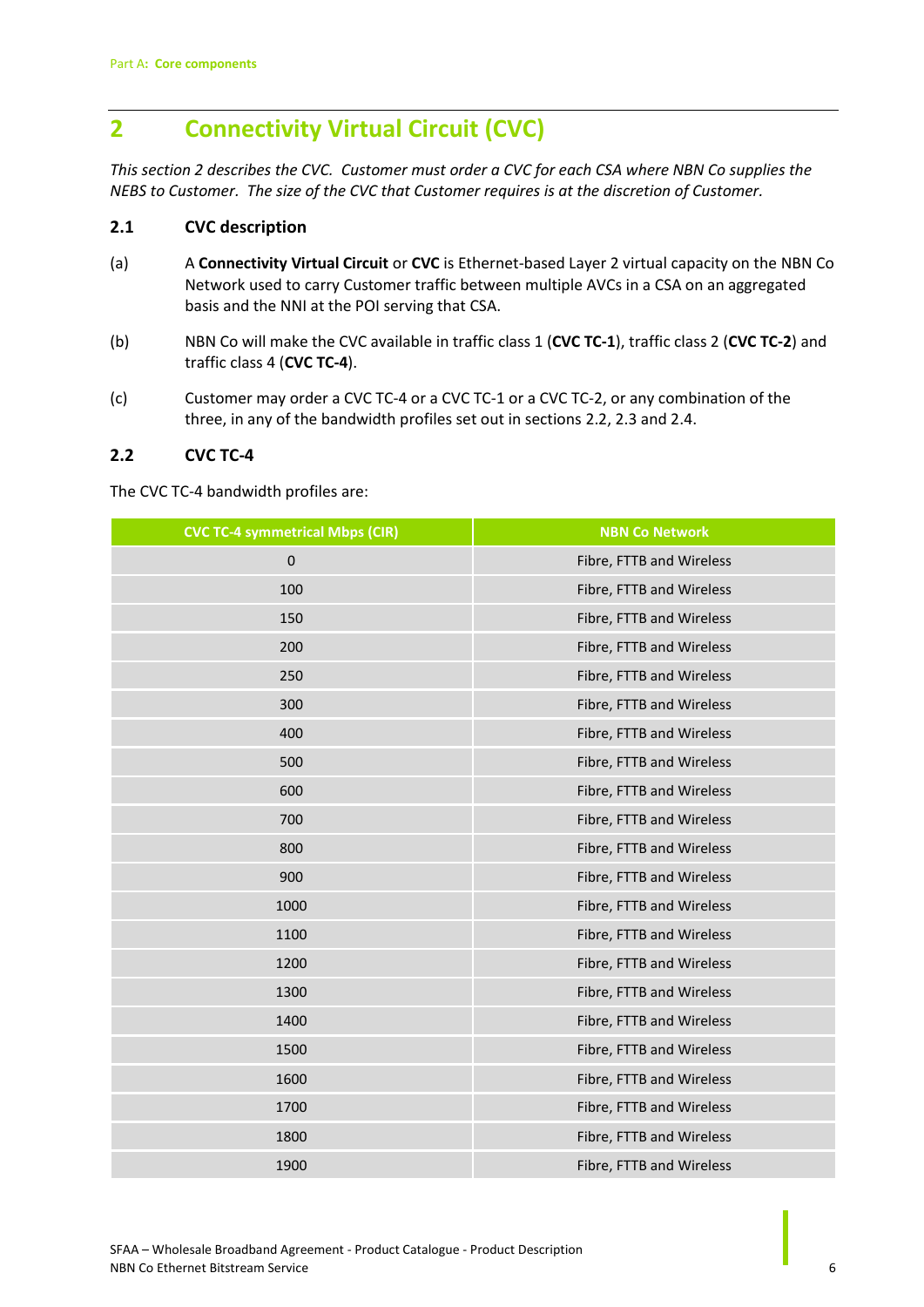| <b>CVC TC-4 symmetrical Mbps (CIR)</b> | <b>NBN Co Network</b>    |
|----------------------------------------|--------------------------|
| 2000                                   | Fibre, FTTB and Wireless |
| 3000                                   | Fibre, FTTB and Wireless |
| 4000                                   | Fibre, FTTB and Wireless |
| 5000                                   | Fibre, FTTB and Wireless |
| 6000                                   | Fibre, FTTB and Wireless |
| 7000                                   | Fibre, FTTB and Wireless |
| 8000                                   | Fibre, FTTB and Wireless |
| 9000                                   | Fibre, FTTB and Wireless |
| 10,000                                 | Fibre, FTTB and Wireless |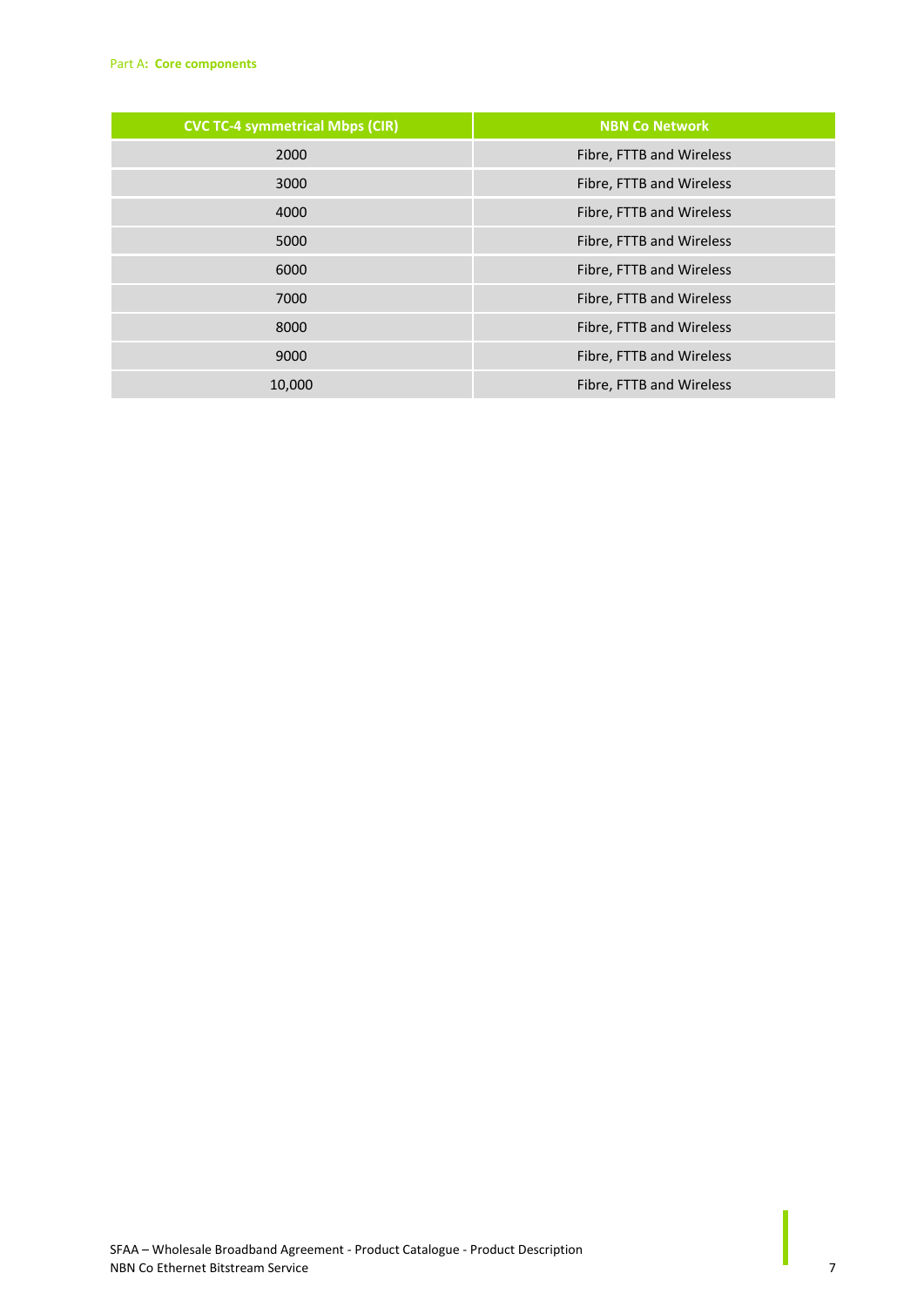### <span id="page-7-0"></span>**2.3 CVC TC-1**

The CVC TC-1 bandwidth profiles are:

| <b>CVC TC-1 symmetrical Mbps (CIR)</b> | <b>NBN Co Network</b>    |
|----------------------------------------|--------------------------|
| $\mathbf 0$                            | Fibre, FTTB and Wireless |
| 5                                      | Fibre, FTTB and Wireless |
| 10                                     | Fibre, FTTB and Wireless |
| 20                                     | Fibre, FTTB and Wireless |
| 50                                     | Fibre, FTTB and Wireless |
| 100                                    | Fibre, FTTB and Wireless |
| 150                                    | Fibre, FTTB and Wireless |
| 200                                    | Fibre, FTTB and Wireless |
| 250                                    | Fibre, FTTB and Wireless |
| 300                                    | Fibre, FTTB and Wireless |
| 400                                    | Fibre, FTTB and Wireless |
| 500                                    | Fibre, FTTB and Wireless |

### **2.4 CVC TC-2**

The CVC TC-2 bandwidth profiles are:

| <b>CVC TC-2 symmetrical Mbps (CIR)</b> | <b>NBN Co Network</b> |
|----------------------------------------|-----------------------|
| 50                                     | Fibre and FTTB        |
| 100                                    | Fibre and FTTB        |
| 150                                    | Fibre and FTTB        |
| 200                                    | Fibre and FTTB        |
| 250                                    | Fibre and FTTB        |
| 300                                    | Fibre and FTTB        |
| 400                                    | Fibre and FTTB        |
| 500                                    | Fibre and FTTB        |
| 600                                    | Fibre and FTTB        |
| 700                                    | Fibre and FTTB        |
| 800                                    | Fibre and FTTB        |
| 900                                    | Fibre and FTTB        |
| 1000                                   | Fibre and FTTB        |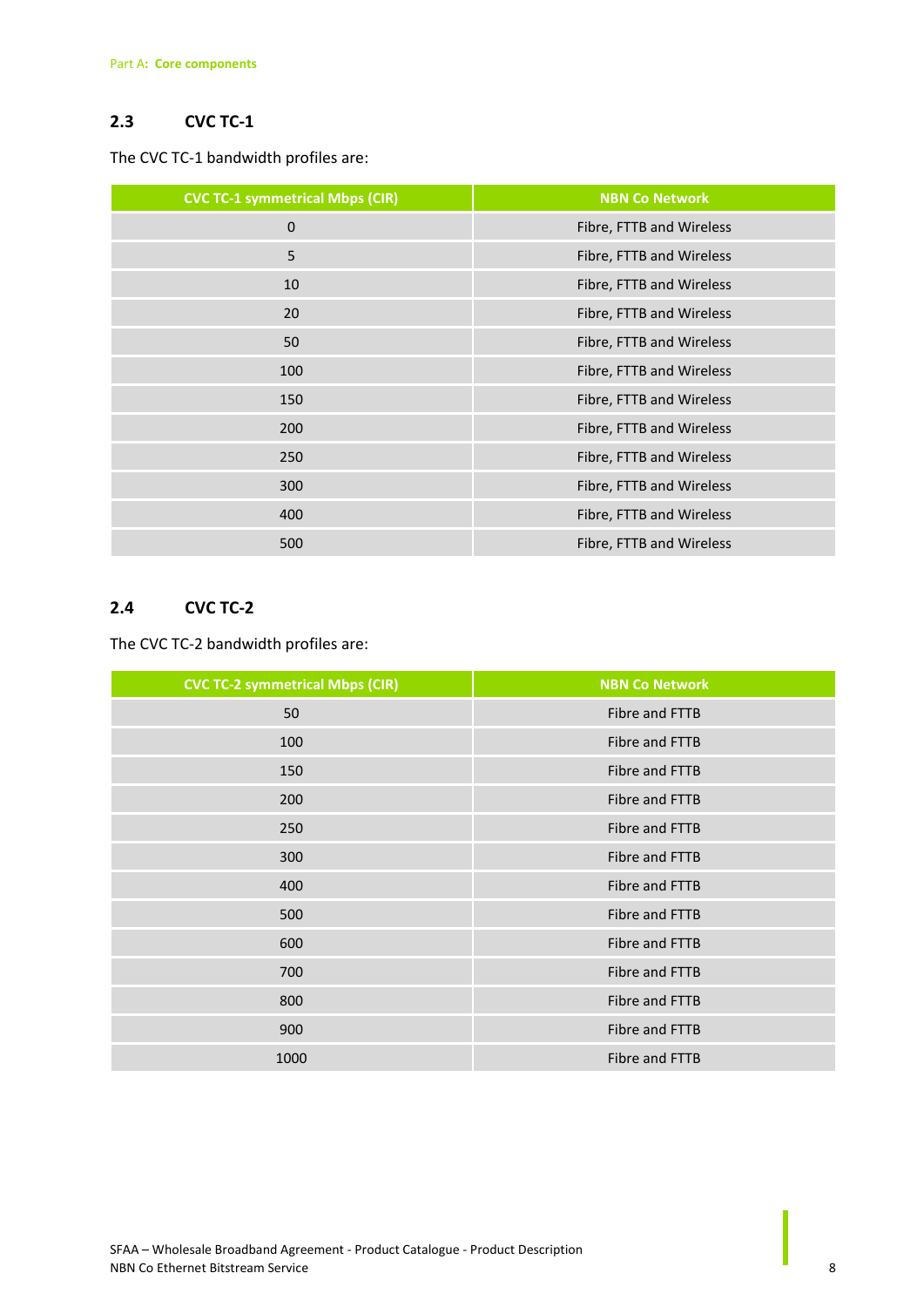## <span id="page-8-0"></span>**3 Access Virtual Circuit (AVC)**

*This section* [3](#page-8-0) *describes the AVC. Customer must order an AVC for each Premises where NBN Co supplies the NEBS to Customer.* 

### **3.1 AVC description**

- (a) An **Access Virtual Circuit** or **AVC** is an Ethernet-based Layer 2 virtual connection on the NBN Co Fibre Network, the NBN Co FTTB Network or the NBN Co Wireless Network that carries Customer traffic to and from a UNI used to serve a Premises.
- (b) An AVC must be ordered by Customer for each Premises to which the NEBS will be supplied.
- (c) NBN Co will make the AVC available in traffic class 4 (**AVC TC-4**) and Customer may elect to partition traffic using traffic class 1 (**AVC TC-1**) or traffic class 2 (**AVC TC-2**), or both.
- (d) Customer must order an AVC TC-4, and may additionally elect to order one AVC TC-1 or one AVC TC-2, or both, in any of the bandwidth profiles set out in section[s 3.2,](#page-8-1) 3.3 and 3.4.
- (e) NBN Co will map one AVC TC-4 to any UNI used to serve the relevant Premises and will not map more than one AVC TC-4 to the same UNI.

### <span id="page-8-1"></span>**3.2 AVC TC-4**

<span id="page-8-2"></span>(a) The AVC TC-4 bandwidth profiles for the NEBS supplied by means of the NBN Co Fibre Network or NBN Co Wireless Network are:

| <b>AVC TC-4 downstream</b><br><b>Mbps (PIR)</b> | <b>AVC TC-4 upstream</b><br><b>Mbps (PIR)</b> | <b>NBN Co Network</b>     |
|-------------------------------------------------|-----------------------------------------------|---------------------------|
| 12                                              | $\mathbf{1}$                                  | <b>Fibre and Wireless</b> |
| 25                                              | 5                                             | <b>Fibre and Wireless</b> |
| 25                                              | 10                                            | Fibre                     |
| 50                                              | 20                                            | Fibre                     |
| 100                                             | 40                                            | Fibre                     |
| 250                                             | 100                                           | Fibre                     |
| 500                                             | 200                                           | Fibre                     |
| 1000                                            | 400                                           | Fibre                     |

*Note: To be read subject to sections 4.3 and 8.1.2 of the Product Technical Specification for the NBN Co Ethernet Bitstream Service.*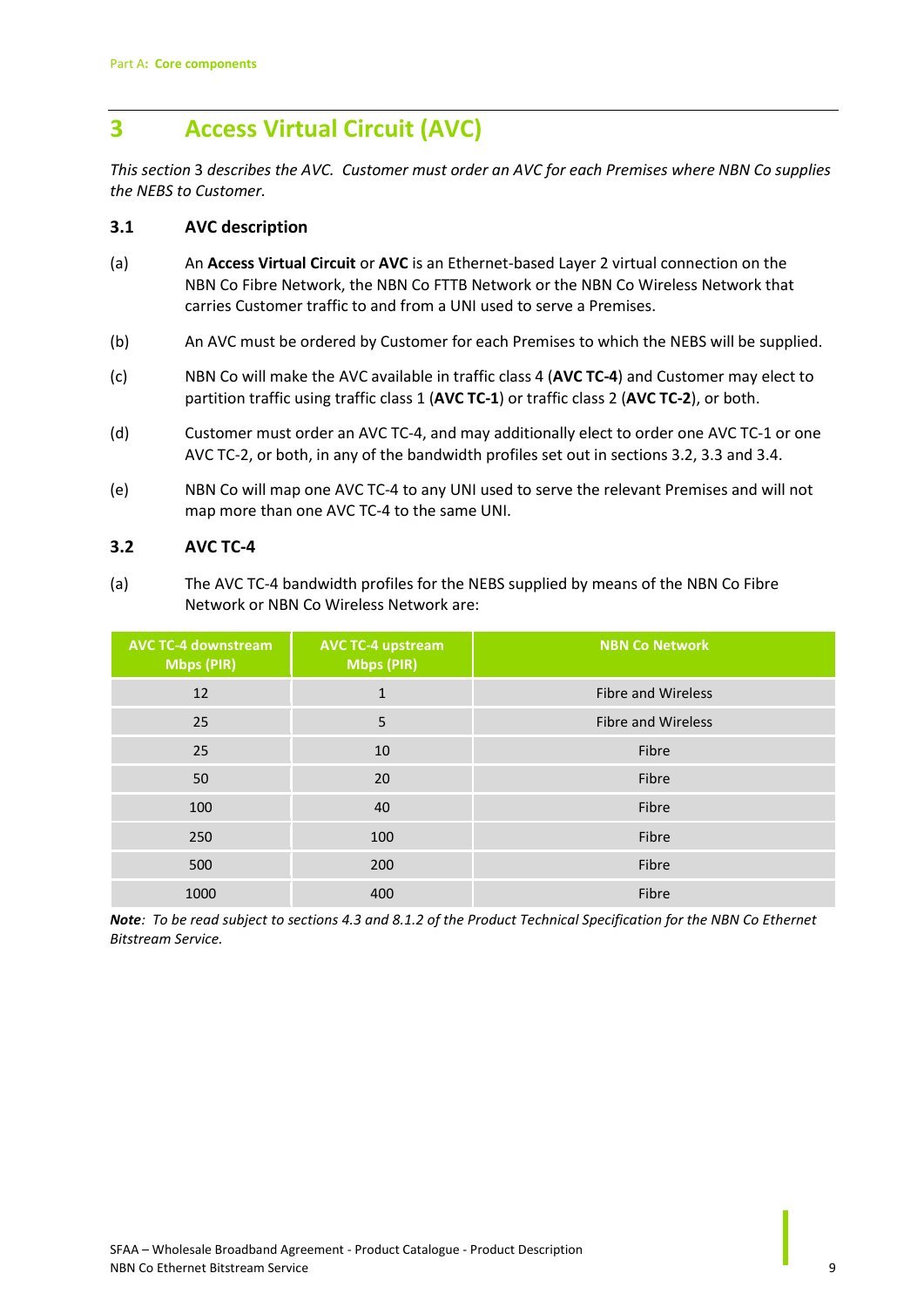<span id="page-9-4"></span>(b) Subject to section[s 3.2\(c\)](#page-9-0) to [3.2\(e\),](#page-9-1) the AVC TC-4 bandwidth profiles for the NEBS supplied by means of the NBN Co FTTB Network are:

| <b>AVC TC-4 downstream</b><br><b>Mbps (PIR)</b> | <b>AVC TC-4 upstream</b><br>Mbps (PIR) | <b>NBN Co Network</b> |
|-------------------------------------------------|----------------------------------------|-----------------------|
| 12                                              |                                        | <b>FTTB</b>           |
| 25                                              | 5                                      | <b>FTTB</b>           |
| 25                                              | $5 - 10*$                              | <b>FTTB</b>           |
| $25 - 50*$                                      | $5 - 20*$                              | <b>FTTB</b>           |
| $25 - 100*$                                     | $5 - 40*$                              | <b>FTTB</b>           |

*\* Note: Where the bandwidth profile is expressed as a range, the range shows the maximum PIR which may be achieved at the NBN Co Network Boundary for the relevant bandwidth profile. The PIR can fall anywhere in the range for the relevant bandwidth profile in respect of a particular AVC TC-4 used to serve a Premises (they are not minimum-maximum PIR ranges).* 

*Important: To be read subject to (1) the description of how the PIR for these bandwidth profiles is to be interpreted in sectio[n 12](#page-21-0) below; and (2) sections 4.3, 5.1 and 5.3.3 of the Product Technical Specification for the NBN Co Ethernet Bitstream Service - FTTB.* 

- <span id="page-9-0"></span>(c) Subject to section [3.2\(d\),](#page-9-2) where the NEBS is supplied by means of the NBN Co FTTB Network, during the Co-existence Period, the PIR (and the lower end of any PIR range) for each AVC TC-4 bandwidth profile (other than a bandwidth profile of 12 Mbps downstream and 1 Mbps upstream) will, at the relevant MDU Site, be 25 Mbps downstream and 5 Mbps upstream.
- <span id="page-9-2"></span>(d) If the PIR at the UNI used to serve a Premises located in the footprint of the NBN Co FTTB Network is not capable of supporting the provision of an AVC TC-4 bandwidth profile of 25 Mbps downstream and 5 Mbps upstream at the UNI, then:
	- (i) NBN Co will designate that Remediation is required in respect of the Premises; and
	- (ii) until Remediation for the Premises is completed, the downstream PIR and upstream PIR at the UNI used to serve the Premises may be significantly less than the downstream PIR and upstream PIR of the bandwidth profile ordered by Customer in respect of the Premises.
- <span id="page-9-1"></span>(e) Where an Ordered Product supplied by means of the NBN Co FTTB Network has been placed into a Repair Profile in accordance with the NBN Co Operations Manual, the downstream PIR and upstream PIR at the UNI may be significantly less than the downstream PIR and upstream PIR of the bandwidth profile ordered by Customer in respect of the Ordered Product.
- <span id="page-9-3"></span>(f) Customer agrees that for any NEBS over FTTN Offer, where a DSLAM (or node) is subject to Downstream Power Back-Off, the PIR (and the lower end of any PIR range) for each AVC TC-4 bandwidth profile will, in respect of the relevant DSLAM (or node), be 12 Mbps downstream and 1 Mbps upstream, except where NBN Co notifies Customer that this sectio[n 3.2\(f\)](#page-9-3) will not apply in respect of that NEBS over FTTN Offer.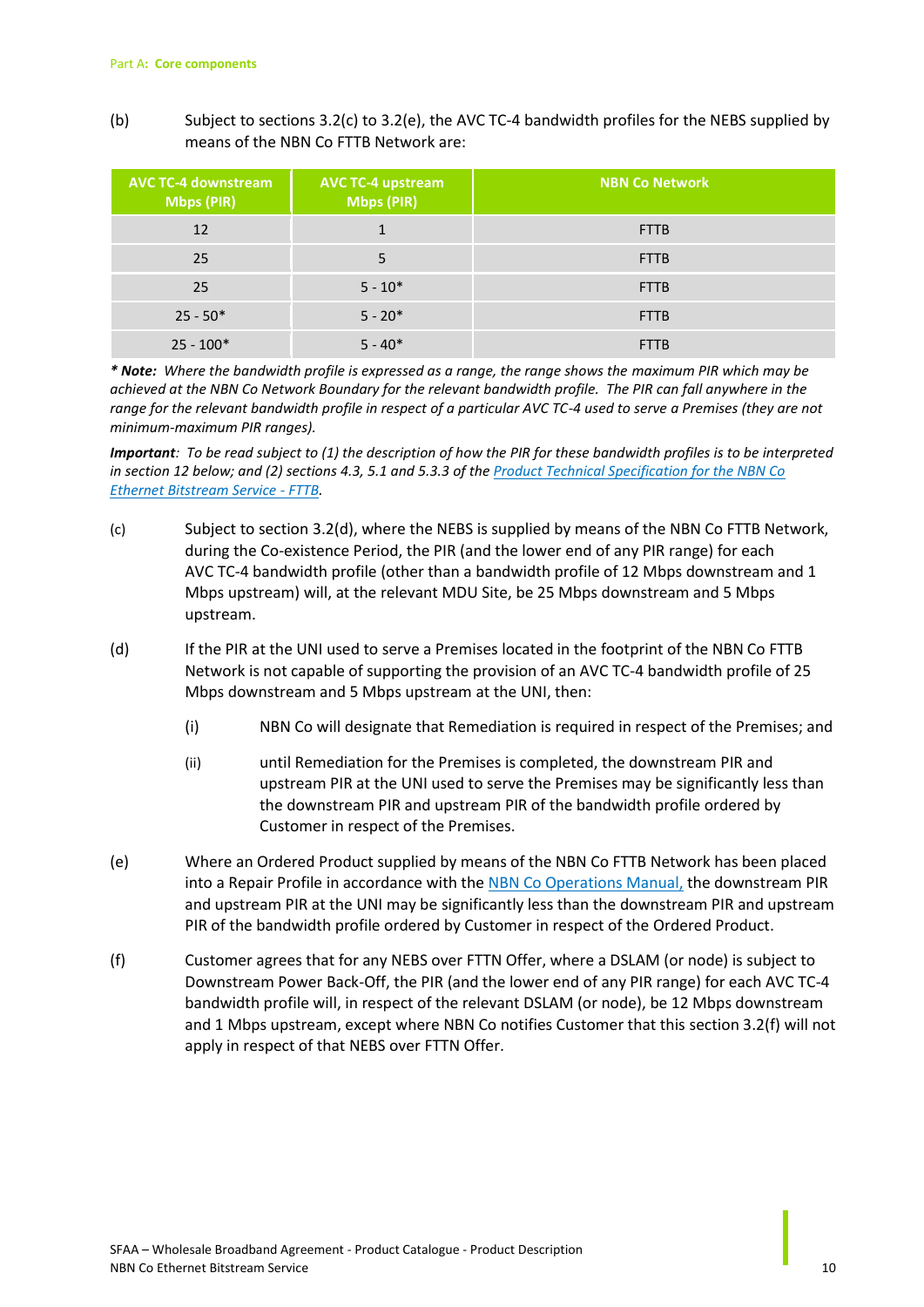### **3.3 AVC TC-1**

<span id="page-10-0"></span>(a) The AVC TC-1 bandwidth profiles are:

| <b>AVC TC-1 symmetrical Mbps (CIR)</b> | <b>NBN Co Network</b>    |  |
|----------------------------------------|--------------------------|--|
| $\boldsymbol{0}$                       | Fibre, FTTB and Wireless |  |
| 0.15                                   | Fibre, FTTB and Wireless |  |
| 0.3                                    | Fibre and FTTB           |  |
| 0.5                                    | Fibre                    |  |
| $\mathbf{1}$                           | Fibre                    |  |
| $\overline{\mathbf{c}}$                | Fibre                    |  |
| 5                                      | Fibre                    |  |

- (b) The AVC TC-1 Data Transfer Rate will be included in the overall AVC TC-4 Data Transfer Rate except where the AVC TC-1 is mapped to the UNI-V in the case of the NEBS supplied by means of the NBN Co Fibre Network.
- (c) Where available, Customer may acquire both an AVC TC-1 mapped to the UNI-D and an additional AVC TC-1 mapped to the UNI-V where the NEBS is supplied by means of the NBN Co Fibre Network. See sectio[n 7](#page-16-0) i[n Part B](#page-13-0) for more information.

### <span id="page-10-1"></span>**3.4 AVC TC-2**

(a) The AVC TC-2 bandwidth profiles are:

| <b>AVC TC-2 symmetrical Mbps (CIR)</b> | <b>NBN Co Network</b> |  |
|----------------------------------------|-----------------------|--|
| 5                                      | Fibre and FTTB        |  |
| 10                                     | Fibre                 |  |
| 20                                     | Fibre                 |  |
| 30                                     | Fibre                 |  |
| 40                                     | Fibre                 |  |

(b) The AVC TC-2 Data Transfer Rate will be included in the overall AVC TC-4 Data Transfer Rate.

### **3.5 CIR**

Without limiting section [12.1,](#page-21-1) if the Line Rate of an Ordered Product supplied by means of the NBN Co FTTB Network is not capable of supporting the provision of all AVC TC-1 and AVC TC-2 bandwidth profiles ordered by Customer in respect of that Ordered Product (see the rule in section 5.1.1.3.3 of the Product Technical Specification for the NBN Co Ethernet Bitstream Service - FTTB), then, for both AVC TC-1 and AVC TC-2:

(a) the actual Information Rate experienced by Customer, Downstream Customer or the relevant End User, may each be significantly less than the downstream CIR and upstream CIR of the bandwidth profile ordered by Customer in respect of the relevant Ordered Product; and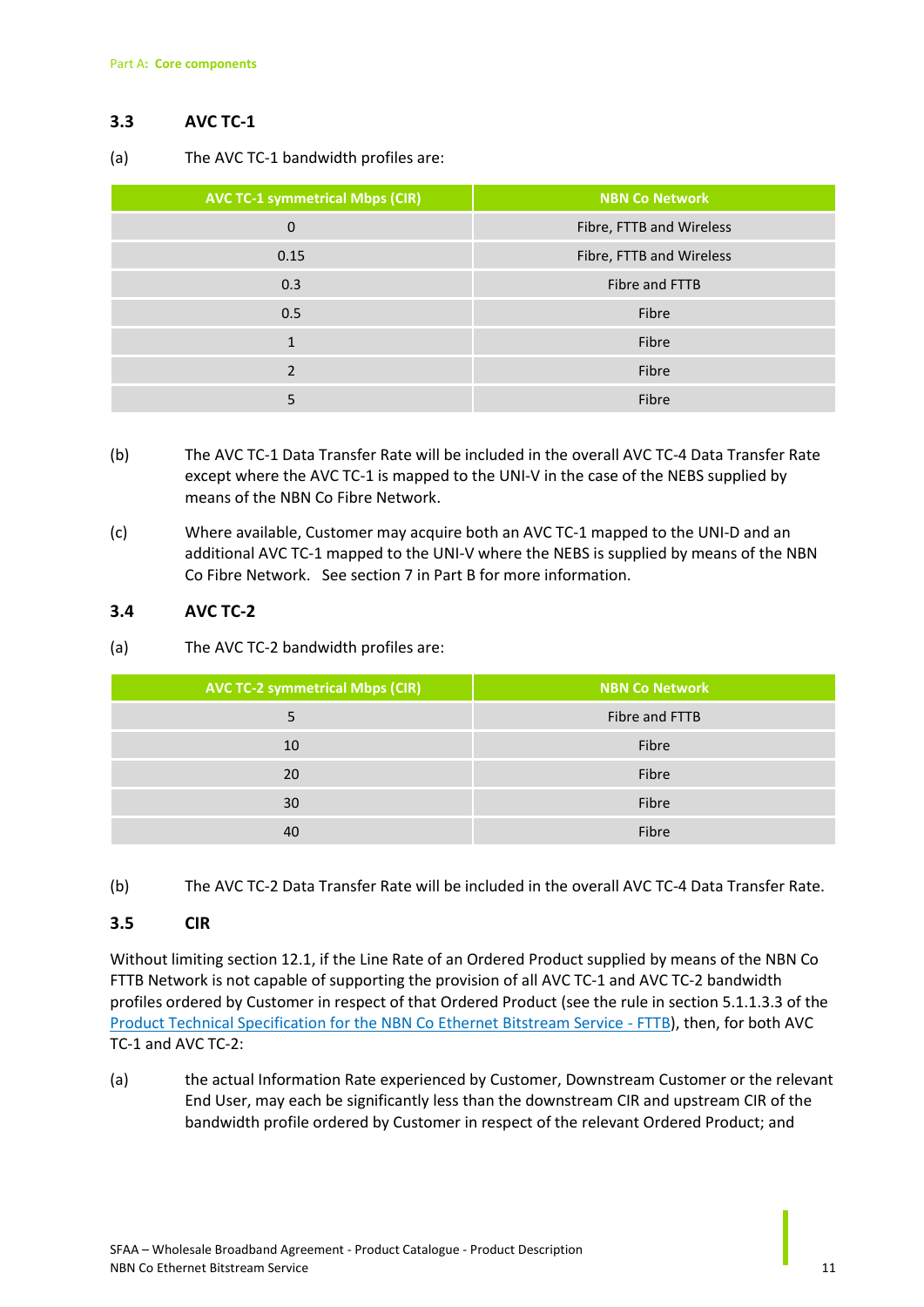(b) the Frame Delay, Frame Delay Variation and Frame Loss of the relevant Ordered Product may each be significantly worse than the Performance Objectives specified in section 11.5 of the Service Levels Schedule.

### <span id="page-11-0"></span>**4 User Network Interface (UNI)**

*This section* [4](#page-11-0) *describes the UNI which must be ordered in conjunction with the AVC for each Premises where NBN Co supplies the NEBS to Customer.*

### **4.1 UNI description**

(a) The **User Network Interface** or **UNI** is a physical port to which NBN Co supplies the NEBS in respect of a Premises. The type of UNI depends on the NBN Co Network used to serve the relevant Premises:

| <b>Type of UNI</b> | <b>Port</b> | <b>Location of UNI</b><br>port                                    | <b>Number of available</b><br>ports on NTD | <b>NBN Co Network</b>     |
|--------------------|-------------|-------------------------------------------------------------------|--------------------------------------------|---------------------------|
| UNI-D              | Ethernet    | <b>NTD</b>                                                        | 4                                          | <b>Fibre and Wireless</b> |
| UNI-V              | Analogue    | <b>NTD</b>                                                        | $\overline{\mathbf{c}}$                    | Fibre                     |
| UNI-DSL            | <b>xDSL</b> | Jumper Cable<br>termination on<br>the Customer Side<br><b>MDF</b> | N/A (there is no NTD<br>for FTTB)          | <b>FTTB</b>               |

(b) Access to and use of a UNI used to serve a Premises is subject to any availability rules set out in the NBN Co Operations Manual.

### **4.2 NEBS supplied by means of NBN Co Fibre Network or NBN Co Wireless Network**

Where the NEBS is supplied by means of the NBN Co Fibre Network or NBN Co Wireless Network:

- (a) the type and number of UNIs available at a Premises depends on:
	- (i) whether a Premises is located in the footprint of the NBN Co Fibre Network or the NBN Co Wireless Network; and
	- (ii) the number of NTDs which NBN Co has installed at that Premises;
- (b) the UNI-D has an electrical interface and will not be made available with an optical interface as part of the NEBS;
- (c) the UNI-V is an optional feature of the NEBS supplied by means of the NBN Co Fibre Network and incorporates an analogue telephone adaptor for the supply of telephony services to a Premises. See sectio[n 7](#page-16-0) i[n Part B](#page-13-0) for more information; and
- (d) it is a condition of supply of an AVC TC-4 that Customer also acquire a UNI-D in conjunction with that AVC TC-4 for each Premises at which the NEBS will be supplied.

### **4.3 NEBS supplied by means of NBN Co FTTB Network**

Where the NEBS is supplied by means of the NBN Co FTTB Network:

(a) the UNI-DSL comprises a single xDSL port and is a fully independent interface; and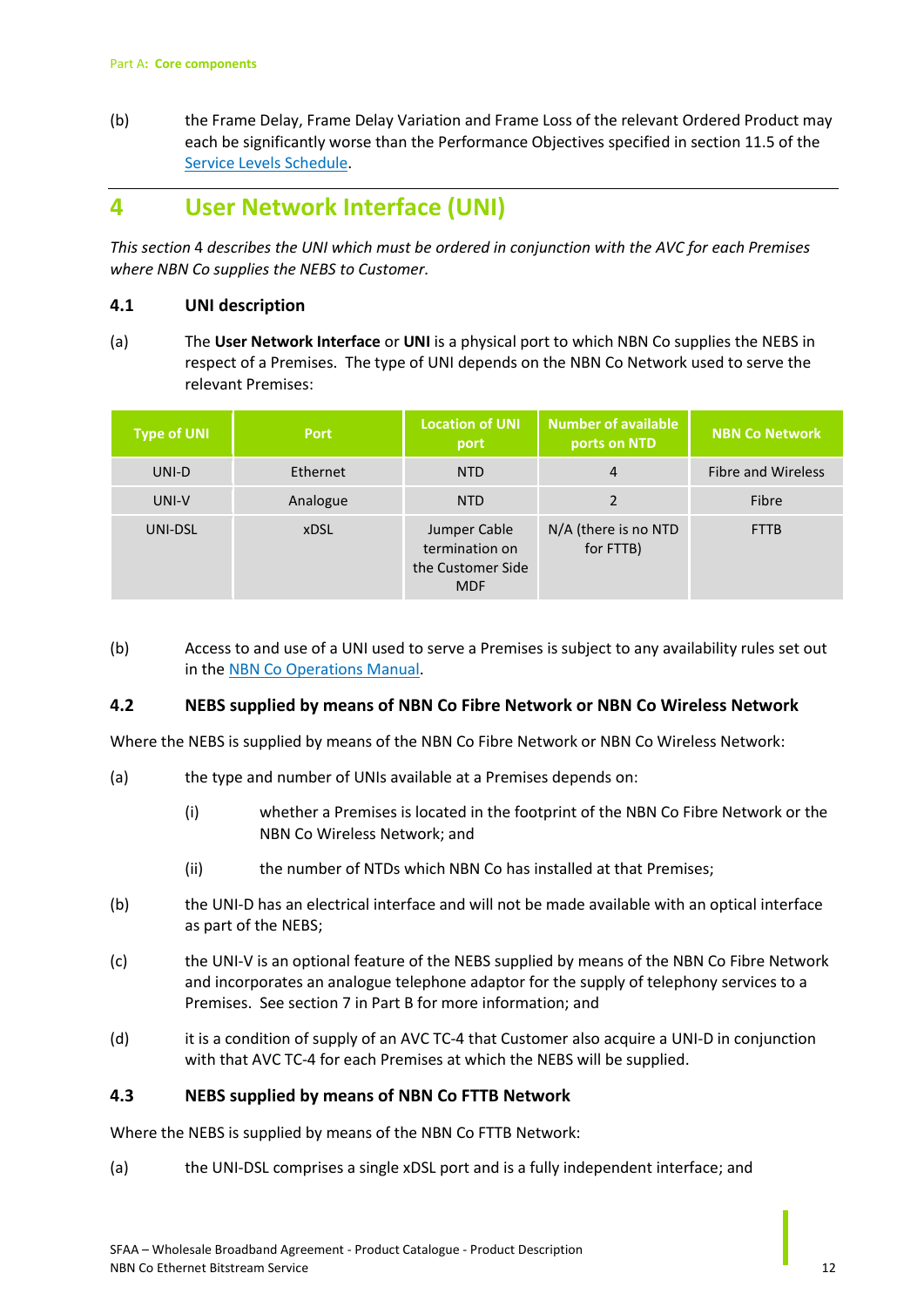(b) it is a condition of supply of an AVC TC-4 that Customer also acquire a UNI-DSL in conjunction with that AVC TC-4 for each Premises at which the NEBS will be supplied.

### **4.4 UNI mappings and AVC bandwidth profiles**

The UNI mappings and AVC bandwidth profiles available for those UNI mappings are:

| <b>NBN Co</b><br><b>Network</b> | <b>AVC</b> | <b>UNI mapping</b> | <b>Available bandwidth profiles</b> | <b>Ref</b>     |
|---------------------------------|------------|--------------------|-------------------------------------|----------------|
| Fibre                           | AVC TC-4   | UNI-D              | All bandwidth profiles              | Section 3.2(a) |
| AVC TC-1                        |            | UNI-D (default)    | All bandwidth profiles              | Section 3.3(a) |
|                                 |            | UNI-V (optional)   | 0.15 Mbps AVC TC-1 only             | Section 7      |
|                                 | AVC TC-2   | UNI-D              | All bandwidth profiles              | Section 3.4    |
| <b>FTTB</b>                     | AVC TC-4   | UNI-DSL            | All bandwidth profiles              | Section 3.2(b) |
| AVC TC-1                        |            | UNI-DSL            | 0.15 and 0.3 Mbps AVC TC-1<br>only  | Section 3.3(a) |
|                                 | AVC TC-2   | UNI-DSL            | 5 Mbps AVC TC-2 only                | Section 3.4    |
| Wireless                        | AVC TC-4   | UNI-D              | All bandwidth profiles              | Section 3.2(a) |
|                                 | AVC TC-1   | UNI-D              | 0.15 Mbps AVC TC-1 only             | Section 3.3(a) |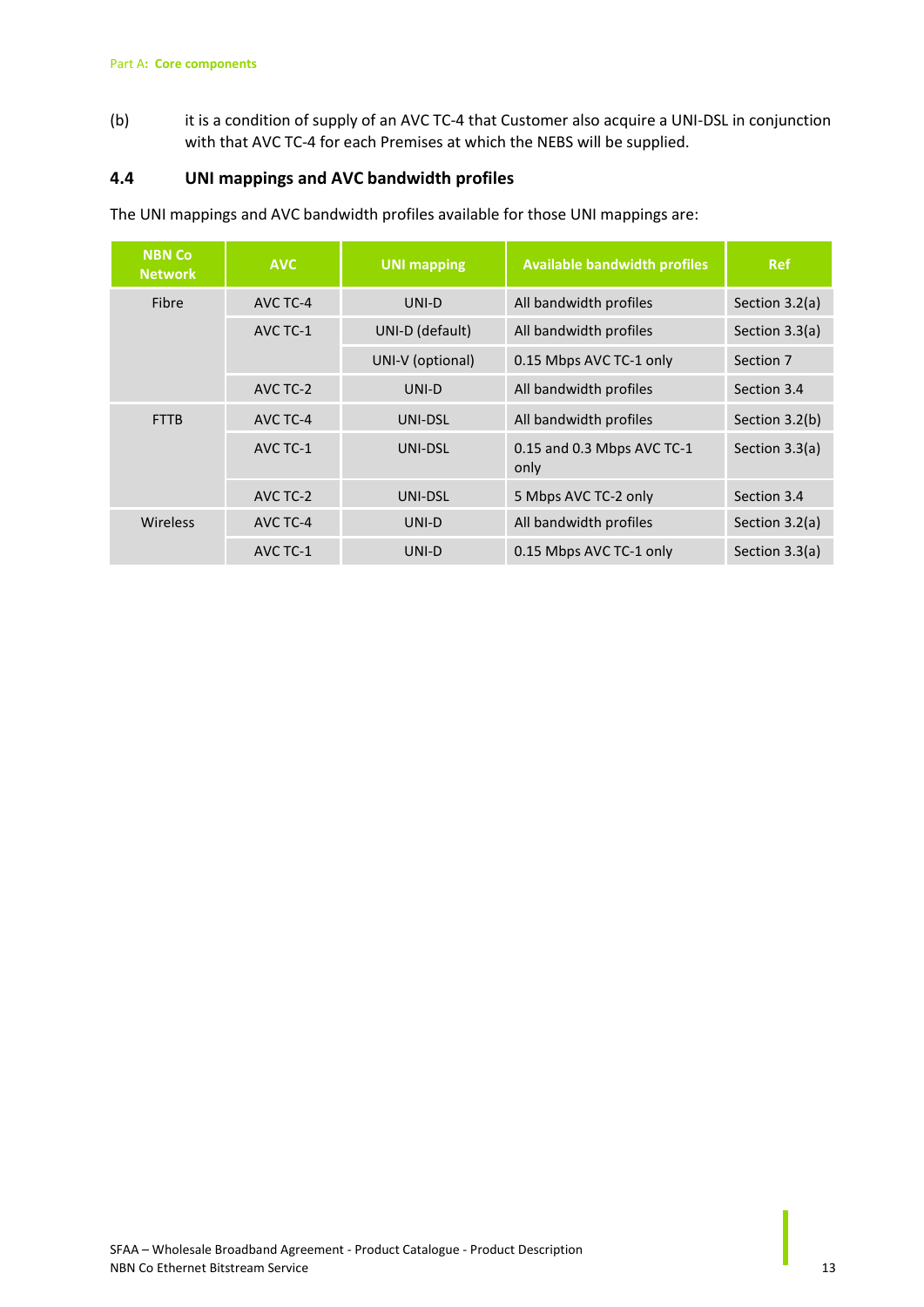## <span id="page-13-0"></span>**Part B: Optional components and features**

### <span id="page-13-1"></span>**5 Multicast**

*This section* [5](#page-13-1) *describes the optional Multicast feature of the NEBS designed for delivering audio-visual and other content such as Internet Protocol Television (IPTV) simultaneously to multiple End Users. The Multicast feature is only available for the NEBS supplied by means of the NBN Co Fibre Network.*

### **5.1 Description**

- (a) Multicast allows Customer to supply uni-directional data once at the NNI which is then replicated over the NBN Co Fibre Network to be delivered simultaneously to multiple NTDs (**Multicast**).
- (b) Multicast is an optional Product Feature of the AVC and CVC Product Components of the NEBS supplied by means of the NBN Co Fibre Network. NBN Co will only make Multicast available by supplying:
	- (i) the CVC in the multicast traffic class (**Multicast Domain**); and
	- (ii) the AVC in the multicast traffic class (**Multicast AVC**).
- (c) In addition to the core components described i[n Part A](#page-4-0) of this document, Customer must also acquire:
	- (i) a Multicast Domain for each CSA; and
	- (ii) a Multicast AVC in respect of each Premises within that CSA,

where Customer wishes to offer the Multicast feature.

(d) NBN Co will use the AVC TC-4 and CVC TC-4 supplied to Customer in respect of a Premises to transfer upstream traffic related to the supply of Multicast to Customer at that Premises.

### **5.2 Multicast Domain**

(a) The Multicast Domain bandwidth profiles are:

| <b>Multicast Domain downstream Mbps (CIR)</b> | <b>Multicast Domain upstream Mbps (CIR)</b> |
|-----------------------------------------------|---------------------------------------------|
| 100                                           | $\mathbf 0$                                 |
| 200                                           | $\mathbf 0$                                 |
| 300                                           | $\mathbf 0$                                 |
| 400                                           | $\mathbf 0$                                 |
| 500                                           | $\mathbf 0$                                 |
| 600                                           | $\mathbf 0$                                 |
| 700                                           | $\mathbf{0}$                                |
| 800                                           | $\mathbf 0$                                 |
| 900                                           | $\mathbf 0$                                 |
| 1000                                          | 0                                           |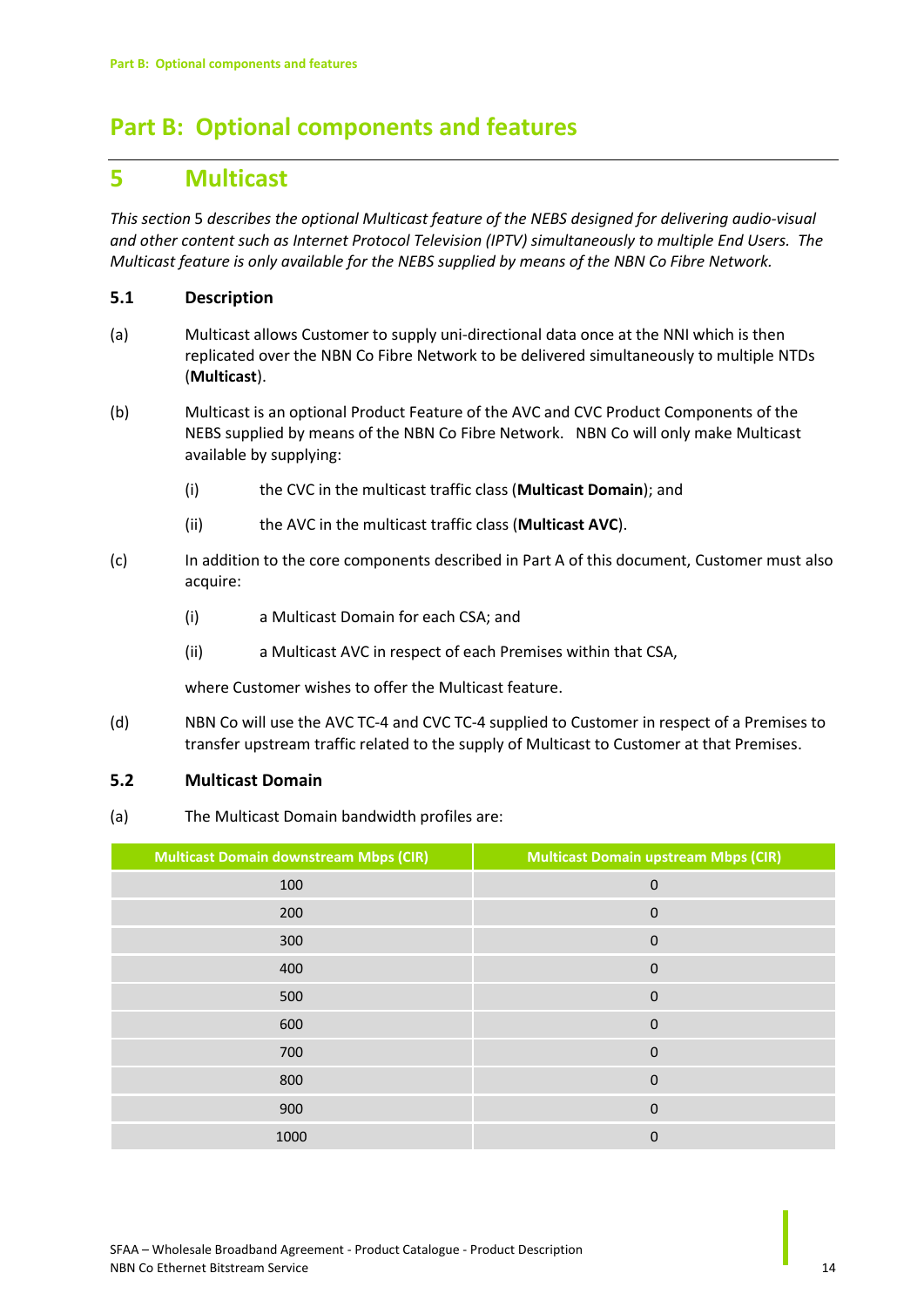- (b) NBN Co will only supply one Multicast Domain to Customer at each CSA.
- (c) Customer must configure one or more Media Streams for each Multicast Domain.
- (d) A Media Stream may include any audio-visual and other content which is suitable for distribution using the Multicast Components considering the product performance and functionality of the Multicast Components.
- (e) The Multicast Domain dimension must be at least the sum of all Media Streams that Customer wishes to offer in that Multicast Domain.
- (f) The configured peak bandwidth value for each Media Stream must be between the minimum and maximum values (inclusive) and can be defined in increments of 0.1 Mbps:

| Media Stream  | Configured peak bandwidth value (Mbps) |  |
|---------------|----------------------------------------|--|
| Minimum value | 2.5                                    |  |
| Maximum value | 20                                     |  |

(g) The supply of data to Downstream Customers and End Users through a Media Stream may be interrupted if the data throughput of the Media Stream exceeds the configured peak bandwidth value of that Media Stream. Customer is responsible for provisioning each Media Stream with a configured peak bandwidth value.

#### **5.3 Multicast Access Virtual Circuit (Multicast AVC)**

(a) The Multicast AVC bandwidth profiles are:

| <b>Multicast AVC downstream Mbps (CIR)</b> | <b>Multicast AVC upstream Mbps (CIR)</b> |  |
|--------------------------------------------|------------------------------------------|--|
|                                            |                                          |  |
| 20                                         |                                          |  |
| 30                                         |                                          |  |
| 40                                         |                                          |  |
|                                            |                                          |  |

- (b) NBN Co will map the Multicast AVC and the AVC TC-4 supplied to Customer to the same UNI-D at a Premises.
- (c) NBN Co will not map more than one Multicast AVC to the same UNI-D.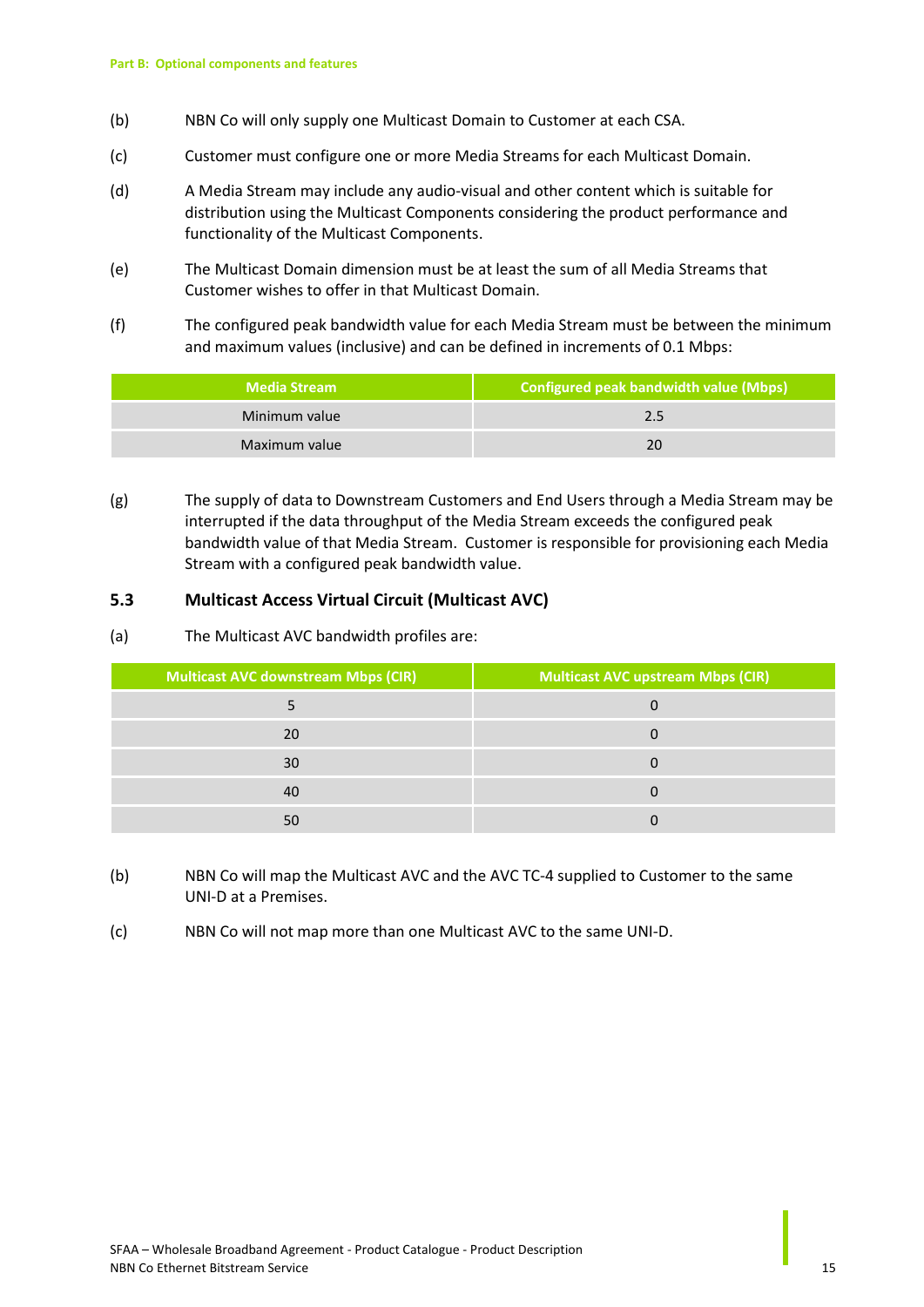## <span id="page-15-0"></span>**6 Enhanced Fault Rectification Service**

*This section* [6](#page-15-0) *describes the optional Enhanced Fault Rectification Service available for the NEBS supplied by means of the NBN Co Fibre Network.*

- (a) The **Enhanced Fault Rectification Service** is an optional Product Feature of the NEBS supplied by means of the NBN Co Fibre Network which provides Customer with enhanced Service Levels for the rectification of End User Faults which affect a NEBS Ordered Product supplied by means of the NBN Co Fibre Network.
- (b) The Enhanced Fault Rectification Service options are:

| <b>Enhanced Fault Rectification Service option</b> | <b>Service Level</b>                           |
|----------------------------------------------------|------------------------------------------------|
| Enhanced-12                                        | See section 5.1 of the Service Levels Schedule |
| Enhanced-12 (24/7)                                 | See section 5.1 of the Service Levels Schedule |
| Enhanced-8                                         | See section 5.1 of the Service Levels Schedule |
| Enhanced-8 $(24/7)$                                | See section 5.1 of the Service Levels Schedule |

- (c) Customer must not use, and warrants to NBN Co that it will not use, the Enhanced Fault Rectification Service where Customer or any Downstream Customer uses a Customer Product or Downstream Product as an input to provide Priority Assistance, or otherwise in connection with, a Downstream Priority Assistance Service.
- (d) If Customer proposes to use the Enhanced Fault Rectification Service in respect of any Customer Product or Downstream Customer Product that is a Downstream Priority Assistance Service, then Customer must:
	- (i) submit a Modify Order in accordance with the NBN Co Operations Manual, which identifies that the Access Components supplied to Customer will no longer be used to supply a Downstream Priority Assistance Service;
	- (ii) cease using (or procure that Downstream Customer ceases using) that Customer Product or Downstream Product as a Downstream Priority Assistance Service from the time that the Modify Order is Complete; and
	- (iii) notify NBN Co in accordance with section 9.2(d) and the NBN Co Operations Manual.
- (e) If Customer uses the Enhanced Fault Rectification Service in respect of a Customer Product or Downstream Product, and proposes to use that Customer Product or Downstream Product as a Downstream Priority Assistance Service, then Customer must first submit a Modify Order in accordance with the NBN Co Operations Manual to remove the Enhanced Fault Rectification Service.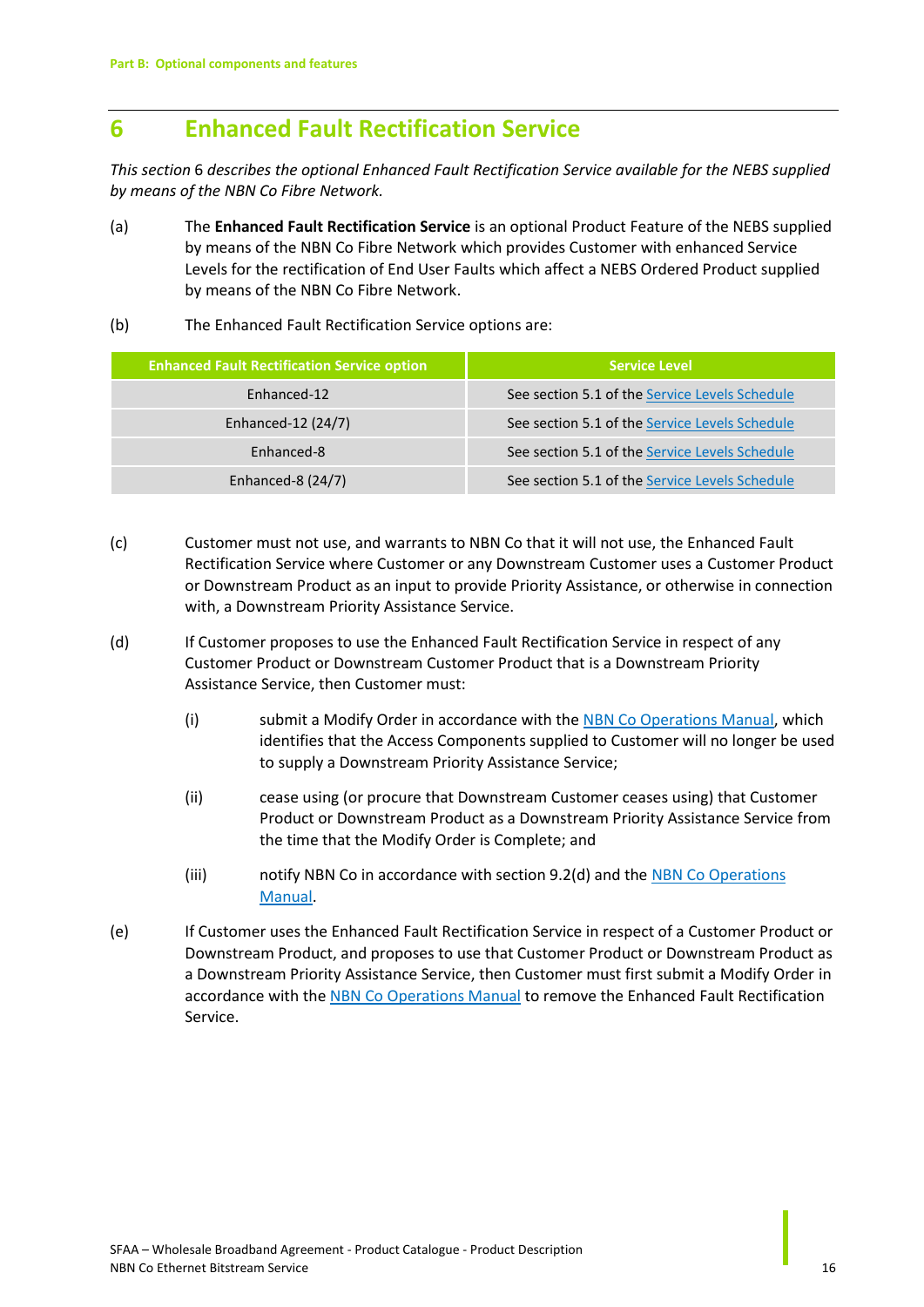## <span id="page-16-0"></span>**7 UNI-V and AVC TC-1 bundle**

*This sectio[n 7](#page-16-0) describes the optional UNI-V and AVC TC-1 bundle which is a feature of the NEBS designed for voice services over the NEBS. The UNI-V and AVC TC-1 bundle is only available where the NEBS is supplied by means of the NBN Co Fibre Network and Customer has also acquired an AVC TC-4 and UNI-D bundle.*

### **7.1 Description**

- (a) The UNI-V is an optional Product Feature of the NEBS supplied by means of the NBN Co Fibre Network which provides Customer with access to an analogue telephony interface on the NTD (where available) for the purpose of migrating legacy telephone services.
- (b) Customer may elect to order a 0.15 Mbps AVC TC-1 which is mapped to the UNI-V (where available) if the NEBS is supplied by means of the NBN Co Fibre Network, and if Customer so elects, it is a condition of supply of the AVC TC-1 that Customer acquire a UNI-V in conjunction with that AVC TC-1.
- (c) The 0.15 Mbps AVC TC-1 will be supplied through a separate AVC and not included in the overall AVC TC-4 Data Transfer Rate where it is mapped to the UNI-V.
- (d) Further detail of the UNI-V is outlined in sectio[n 4](#page-11-0) i[n Part A.](#page-4-0)

### **7.2 Configuration of UNI-V parameters**

- (a) Customer must ensure that the UNI-V parameters for any UNI-V it acquires are configured in accordance with the **Product Technical Specification for the NBN Co Ethernet Bitstream** Service and certified through On-boarding.
- (b) Customer must not, without the prior written approval of NBN Co, modify the configuration (including the configuration dial-plan), or process for downloading the configuration, of the UNI-V parameters from those certified through On-boarding.

### <span id="page-16-1"></span>**8 Battery Backup Service**

*This sectio[n 8](#page-16-1) describes the Battery Backup Service which is an optional feature available for the NEBS supplied by means of the NBN Co Fibre Network.* 

- (a) The Battery Backup Service provides battery backup functionality for a UNI port at a Premises in the event of mains power failure which affects the NTD.
- (b) NBN Co will make the Battery Backup Service available for each UNI port where the NEBS is supplied by means of the NBN Co Fibre Network.
- (c) Customer must obtain and retain the Informed Consent of the relevant Designated End User when making a selection to:
	- (i) not receive the Battery Backup Service in respect of a UNI during the OBB Transition Period; and
	- (ii) either receive or not receive the Battery Backup Service in respect of a UNI after the OBB Transition Period.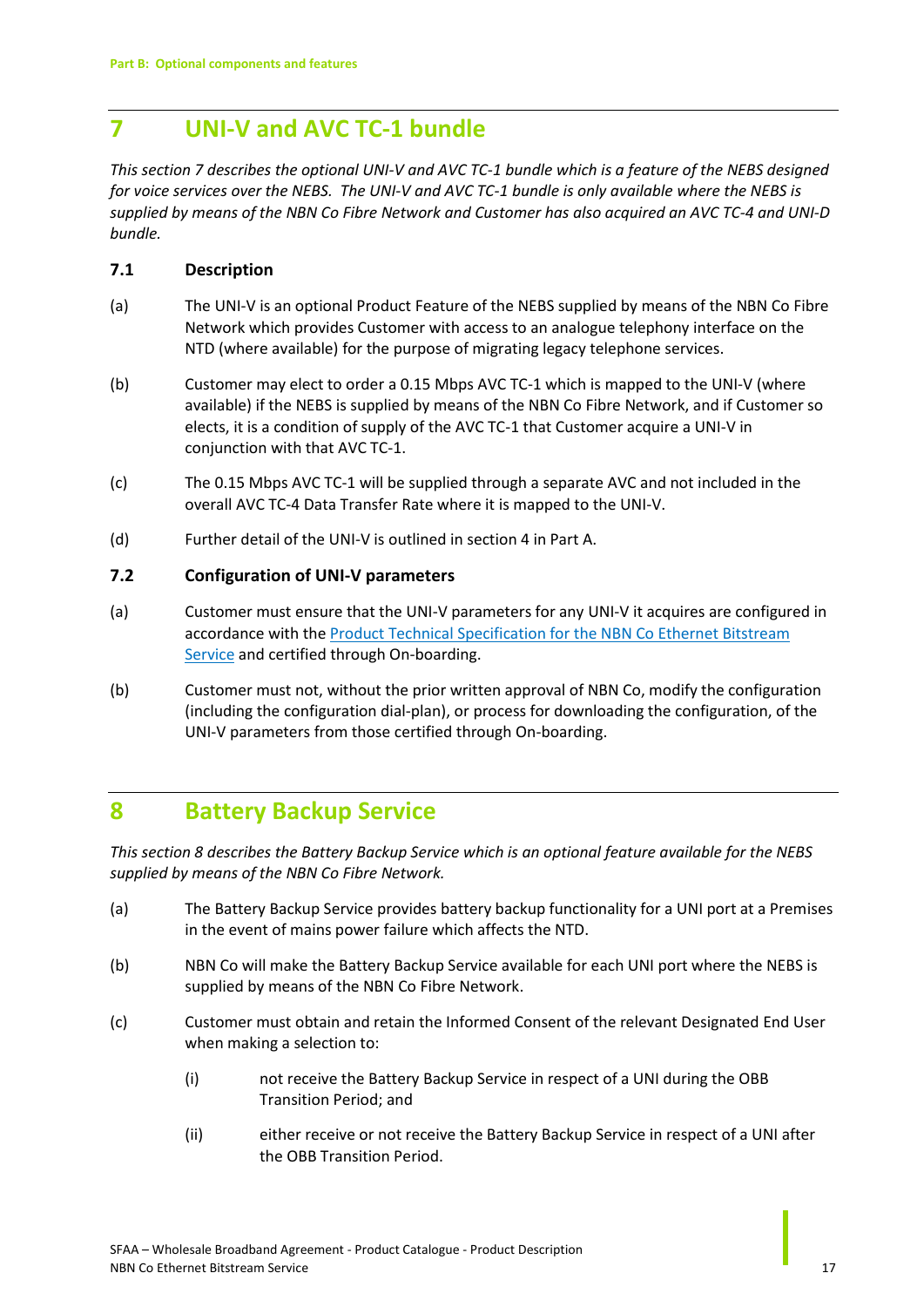<span id="page-17-0"></span>(d) Where NBN Co supplies the Battery Backup Service to Customer, the responsibilities of NBN Co and Customer in relation to the battery which supports the Battery Backup Service are:

| <b>Responsible party</b> | <b>Obligation</b>                                                                                                                                                                                   |
|--------------------------|-----------------------------------------------------------------------------------------------------------------------------------------------------------------------------------------------------|
| <b>NBN Co</b>            | Supply and install the First Battery                                                                                                                                                                |
|                          | Notify Customer in accordance with any processes set out in the NBN Co Operations<br>Manual if the NTD generates a Battery Missing Alarm or a Replace Battery Alarm                                 |
|                          | Give to Customer the First Battery Credit in accordance with the Price List                                                                                                                         |
| Customer                 | Maintain, or arrange for the maintenance of, the First Battery                                                                                                                                      |
|                          | Supply, install and maintain (or arrange for the supply, installation and maintenance of) all<br>replacement batteries                                                                              |
|                          | Comply with NBN Co's directions, technical specifications and processes in relation to the<br>maintenance of the First Battery and supply, installation and maintenance of replacement<br>batteries |
|                          | Notify the Designated End User of any Battery Missing Alarm or Replace Battery Alarm<br>notified to Customer by NBN Co in accordance with the NBN Co Operations Manual                              |

*Note: the responsible party is liable for the cost of performing its obligations set out in this sectio[n 8\(d\).](#page-17-0)*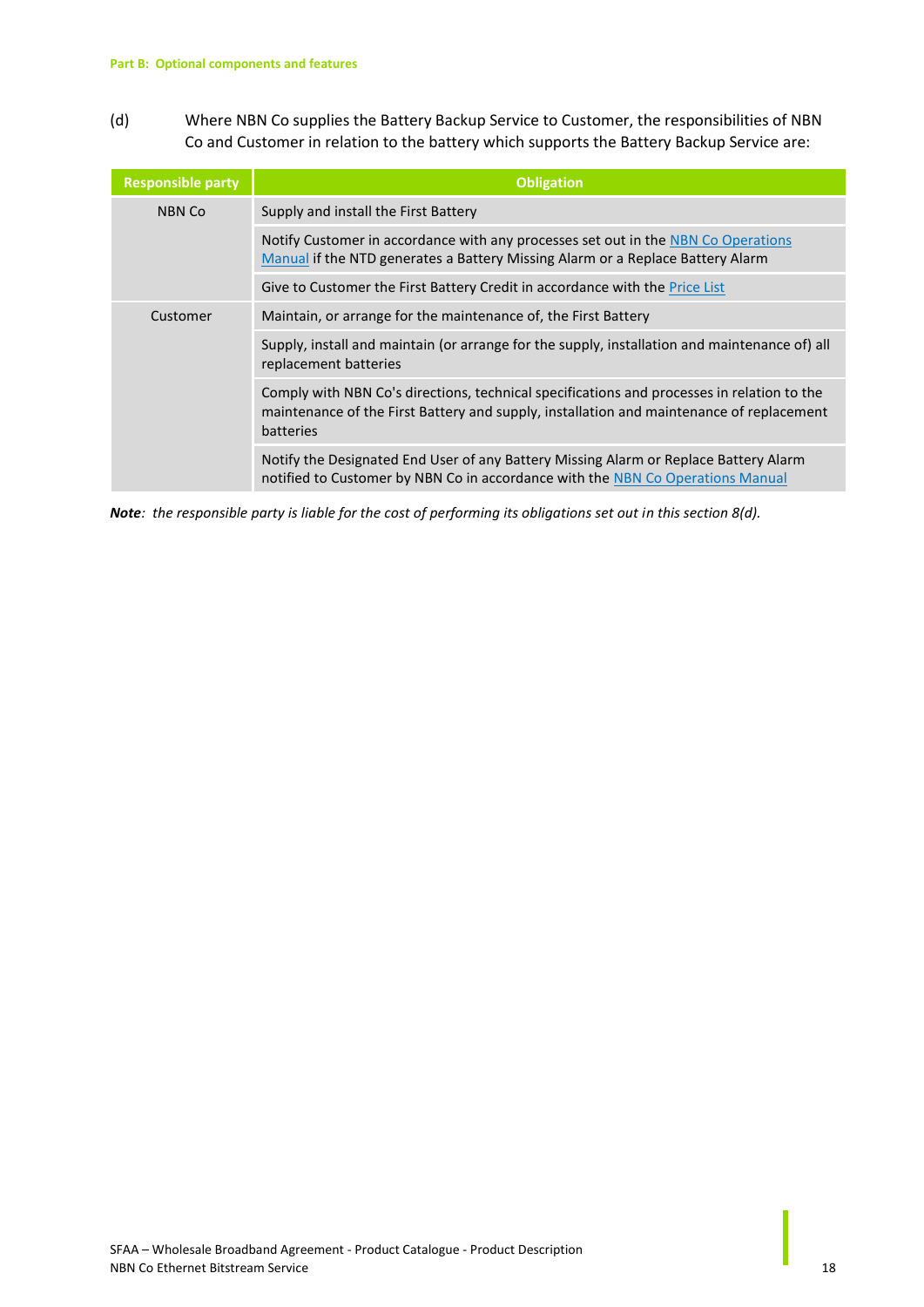## <span id="page-18-0"></span>**Part C: General conditions of supply**

## <span id="page-18-1"></span>**9 CSG and Priority Assistance**

*This sectio[n 9](#page-18-1) sets out the circumstances where the NEBS can be used to supply a Downstream Priority Assistance Service or Downstream CSG Service.*

### **9.1 Overview**

| <b>Downstream service</b>              | <b>NBN Co Fibre Network</b><br><b>NBN Co FTTB Network</b> | <b>NBN Co Wireless Network</b> |
|----------------------------------------|-----------------------------------------------------------|--------------------------------|
| Downstream Priority Assistance Service |                                                           |                                |

### **9.2 NEBS supplied over the NBN Co Fibre Network or NBN Co FTTB Network**

- (a) Customer may use the NEBS supplied by means of the NBN Co Fibre Network or NBN Co FTTB Network as an input into the supply of a Downstream Priority Assistance Service only where:
	- (i) Customer has given NBN Co prior notice of this use in accordance with the NBN Co Operations Manual; and
	- (ii) the Battery Backup Service is supplied with the relevant NEBS Ordered Product where the NEBS is supplied by means of the NBN Co Fibre Network.
- (b) Customer must not use AVC TC-4 to supply a Downstream Priority Assistance Service.
- <span id="page-18-2"></span>(c) Customer warrants to NBN Co that a Designated End User has advised Customer or Downstream Customer that they are eligible for Priority Assistance at the time Customer places an order for the Access Components that will be used to supply a Downstream Priority Assistance Service over the NBN Co Fibre Network or NBN Co FTTB Network.
- (d) Customer must notify NBN Co as soon as reasonably practicable, and in any event within 5 Business Days, after it first becomes aware of any Access Components which were ordered to supply a Downstream Priority Assistance Service but are not being used to provide a Downstream Priority Assistance Service over the NBN Co Fibre Network or NBN Co FTTB Network.
- (e) Customer must, on request by NBN Co, conduct an audit of Downstream Priority Assistance Services where NBN Co considers, acting reasonably, that there is a breach of a warranty given by Customer under sectio[n 9.2\(c\).](#page-18-2)

### **9.3 NEBS supplied over the NBN Co Wireless Network**

- (a) Customer must not use, and warrants to NBN Co that it will not use, the NEBS supplied by means of the NBN Co Wireless Network, or permit any Downstream Customer to use a Customer Product which relies on the NEBS supplied by means of the NBN Co Wireless Network as an input, to supply a:
	- (i) Downstream CSG Service (including standard telephone services that are subject to customer service guarantees for the purposes of the TCPSS Act); or
	- (ii) Downstream Priority Assistance Service.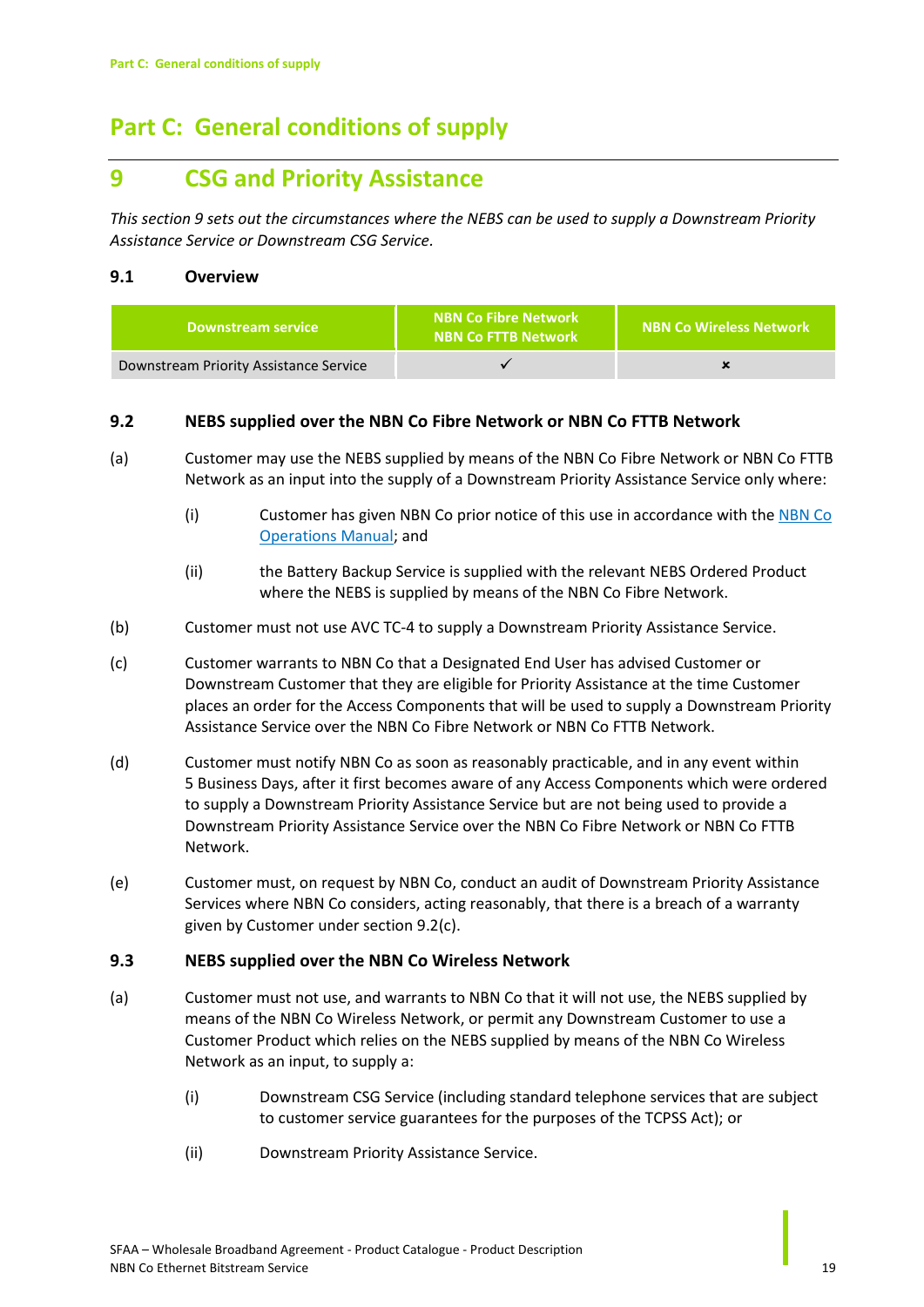## <span id="page-19-0"></span>**10 General obligations**

*This sectio[n 10](#page-19-0) sets out some general obligations of NBN Co and Customer which apply in connection with the supply of the NEBS.*

### **10.1 Hand back obligations**

- <span id="page-19-1"></span>(a) Customer must start providing a Customer Product that relies on those Access Components as an input within 4 weeks after the commencement of supply by NBN Co to Customer of the Access Components.
- <span id="page-19-2"></span>(b) Customer must place a disconnection order for Access Components as soon as practicable after it has ceased, or proposes to cease, supplying a Customer Product that relies on the Access Components as an input for a continuous period of more than 4 weeks.
- $(c)$  If Customer fails to comply with section[s 10.1\(a\)](#page-19-1) o[r 10.1\(b\),](#page-19-2) NBN Co may disconnect those Access Components (including any associated Multicast AVC) in accordance with clause F9.2(d) of the **Head Terms** by giving 5 Business Days' notice to Customer.

### **10.2 Interconnection and network supply chain**

(a) The diagram below depicts an example of the NEBS as one part of the overall network supply chain:



(b) Customer is responsible for:

- (i) ordering sufficient capacity across the relevant Product Components and Product Features of the NEBS to meet its own capacity requirements in respect of the supply of Customer Products to its Downstream Customers; and
- (ii) separately acquiring, operating and maintaining all connections made to the Customer-side of the NNI.

### **10.3 End User Equipment and installation activities**

- (a) Customer is responsible for supplying and installing all End User Equipment required for the supply of the NEBS.
- (b) The NBN Co Operations Manual sets out the terms on which NBN Co will perform any Professional Splitter Installation or install Voiceband Continuity requested by Customer in respect of a Premises served by the NBN Co FTTB Network. Professional Splitter Installation and Voiceband Continuity are not Product Components or Product Features of any Product.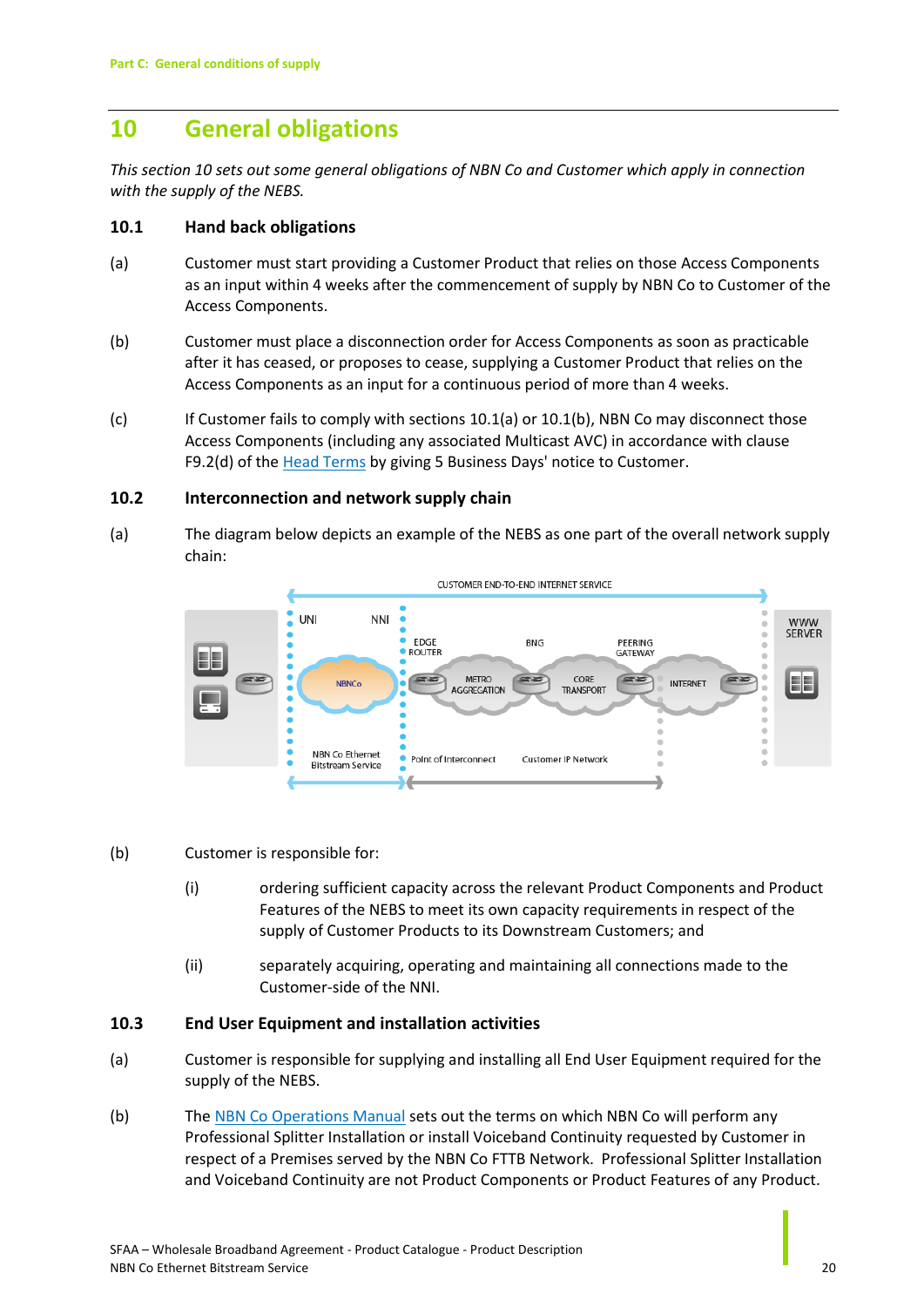### <span id="page-20-0"></span>**11 NBN Co Network architecture and NEBS boundaries**

*This sectio[n 11](#page-20-0) describes the structure of the NBN Co Fibre Network and NBN Co Wireless Network and the boundaries of the NEBS.*

### **11.1 NBN Co Network architecture**

- (a) In the NBN Co Fibre Network and NBN Co FTTB Network each:
	- (i) Premises at which the NEBS is available is located within an Access Distribution Area (or ADA);
	- (ii) ADA is located within a Serving Area Module (or SAM);
	- (iii) SAM is located in a Fixed line Serving Area (or FSA); and
	- (iv) FSA is located within a Connectivity Serving Area (or CSA).
- (b) In the NBN Co Wireless Network each:
	- (i) Premises at which the NEBS is available is located within a Wireless Serving Area (or WSA); and
	- (ii) WSA is located within a Connectivity Serving Area (or CSA).
- (c) In the NBN Co Network each:
	- (i) CSA is served by one POI; and
	- (ii) POI may serve one or more CSAs.
- (d) Details of the FSA or WSA, CSA and POI serving a Premises are available to Customer on request.

### **11.2 NEBS boundaries**

The NEBS carries traffic in respect of a Premises over the NBN Co Fibre Network, NBN Co FTTB Network or NBN Co Wireless Network between the following boundaries:

- (a) the UNI used to serve that Premises; and
- (b) the NNI that serves the Premises.

### **11.3 NEBS Exclusions**

The NEBS does not include:

- (a) facilities access;
- (b) any backhaul transmission, cross connects or cabling from the Customer-side of the NNI;
- (c) a Pre-existing Carrier Side MDF or Customer Side MDF or any remediation work required to a Pre-existing Carrier Side MDF or Customer Side MDF;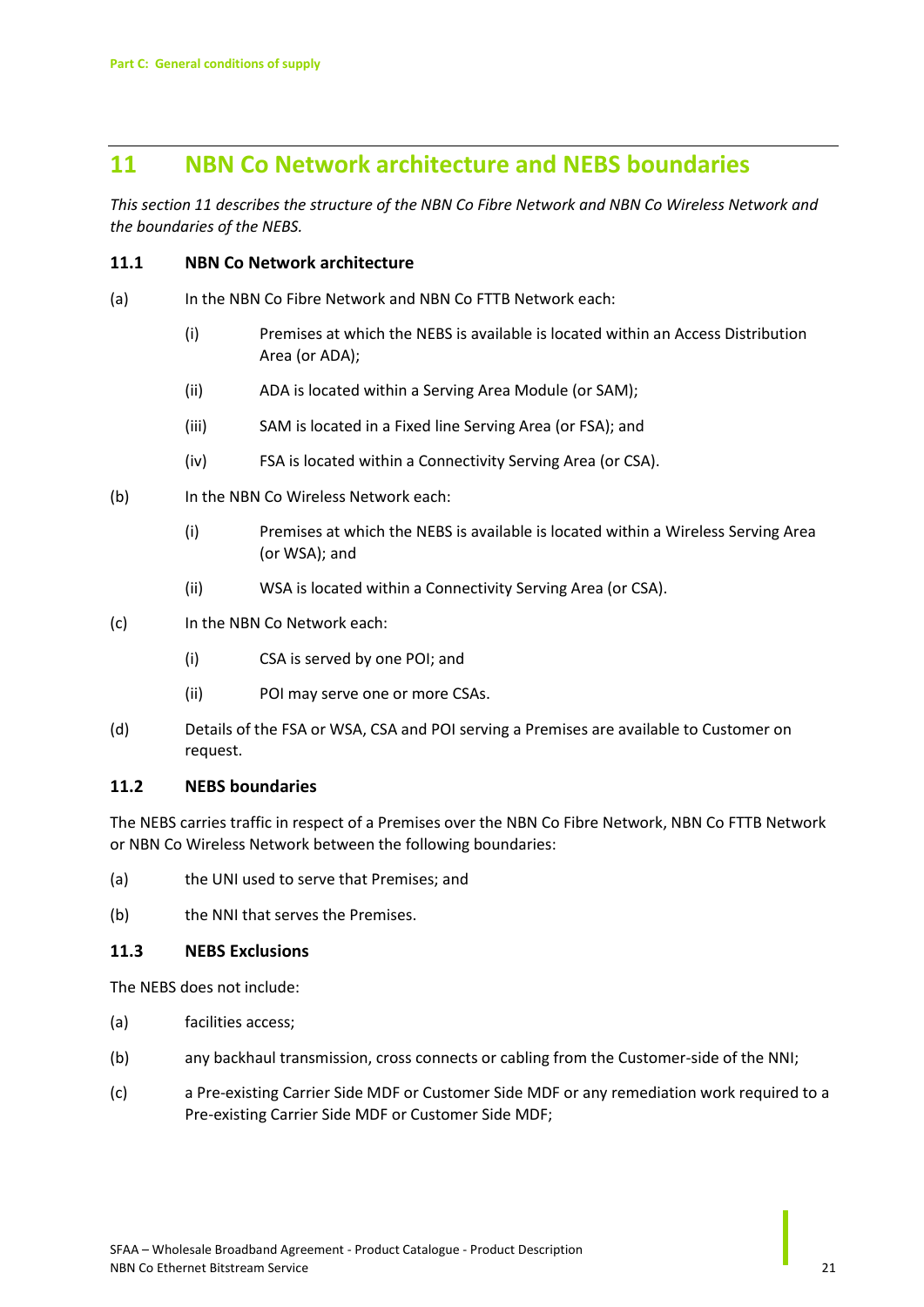- (d) any Common MDU Site Equipment, any in-premises or in-building wiring or cabling that may be required or installed between a UNI used to serve a Premises and any internal wall plate within that Premises;
- (e) any content or applications, including IP transit, Internet gateway connection, any other Customer equipment, BGP routing, soft switching infrastructure and all international connectivity associated with the supply of the NEBS;
- (f) any other end user equipment, such as modems, personal computers, network attached storage solutions, central splitters, in-line splitters and any equipment necessary to receive or interact with multicast data; or
- (g) Voiceband Continuity.

### **11.4 Power Outages at MDU Sites**

NBN Co does not currently provide battery backup functionality for any NBN Co Equipment at an MDU Site in the event of a mains power failure. As a consequence, NBN Co may not be able to supply the NEBS supplied by means of the NBN Co FTTB Network in the event of a Power Outage at an MDU Site or affecting any NBN Co Equipment located at that MDU Site.

### **11.5 Co-existence Period**

NBN Co will disable Downstream Power Back-off for any part of the NBN Co FTTB Network when NBN Co is satisfied that Downstream Power Back-off is no longer required in respect of that part of the NBN Co FTTB Network. The Co-existence Period for Ordered Products supplied by means of that part of the NBN Co FTTB Network will cease at such time.

### <span id="page-21-0"></span>**12 Speeds and availability**

### <span id="page-21-1"></span>**12.1 Speeds of Ordered Products**

- (a) References to download and upload speeds (PIR and CIR) in this Product Description, including where expressed as a range, are to the maximum data throughput that the NBN Co Network is designed to make available to Customer at the UNI used to serve the relevant Premises, and not the minimum data throughput. For example, where the PIR is expressed as a range for a particular bandwidth profile:
	- (i) the maximum data throughput at the UNI used to serve the relevant Premises may peak anywhere in that range; and
	- (ii) may reach a PIR within that range only once during a 24 hour period.
- (b) The speeds (PIR and CIR) actually experienced by Customer, Downstream Customers and End Users will vary and depend upon a number of factors including:
	- (i) the contention ratios that are determined by Customer;
	- (ii) the equipment that is used by Customer, Downstream Customers and End Users (which can also affect the speeds experienced at the UNI used to serve the relevant Premises in respect of products supplied to End Users and end users of Other NBN Co Customers);
	- (iii) the nature and quality of the Customer Product or Downstream Product acquired by Downstream Customers;